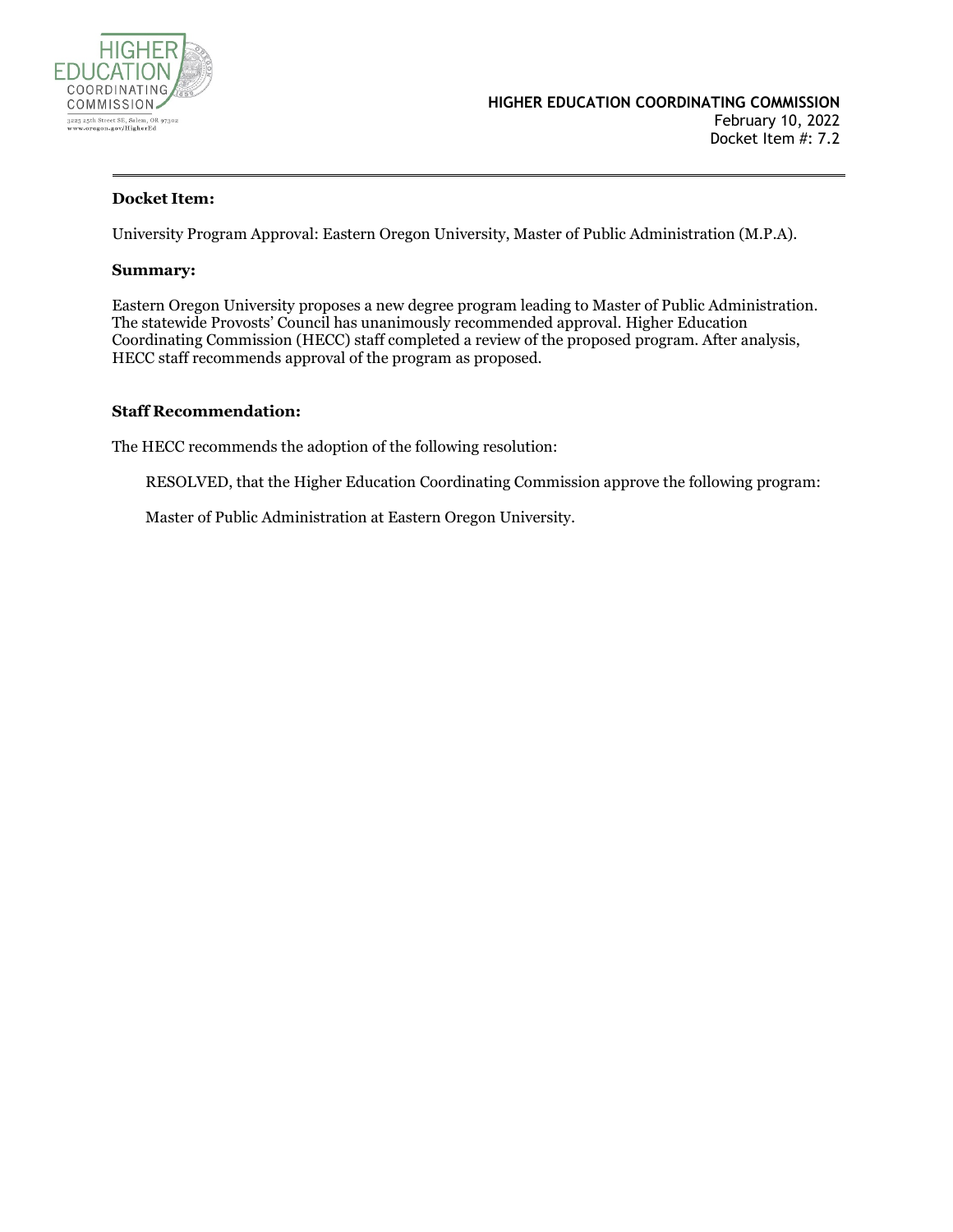

## **OFFICE OF THE PROVOST**

Date: September 28, 2021

Subject: New Degree Program Short Form

To: Statewide Provost Council

From: Sarah Witte, Provost and Senior Vice President for Academic Affairs

**Institution: Eastern Oregon University College/School:** College of Arts, Humanities and Social Sciences **Department/Program Name:** Public Administration

#### **Degree and Program Title: Masters in Public Administration**

Will Present to EOU Board of Trustees: Fall 2021

**Description**: The College of Arts, Humanities and Social Sciences(CAHSS) at Eastern Oregon University (EOU) proposes a Master of Public Administration (MPA) program. The MPA program is designed to be a 60 credit, two-year graduate degree program that combines coursework in core study areas of Public Administration (f.e., policy studies, public budgeting, personnel management, leadership) via a series of structured online student learning experiences. The primary goal of the MPA program is to prepare qualified, informed, and dynamic public administrators to work in a variety of public service leadership positions in Eastern Oregon and beyond.

The degree program's primary focus shall be that of preparing students to be leaders, managers, and analysts in the professions of public affairs, public administration, and public policy. The MPA program content has been developed to inculcate graduates with the values of public service, including pursuing the public interest with accountability and transparency; serving professionally with competence, efficiency, and objectivity; acting ethically so as to uphold the public trust; and demonstrating respect, equity, and fairness in dealings with citizens and fellow public servants. These values, both procedural and substantive, will be reinforced throughout the program curriculum via a variety of student learning opportunities.

#### **Program Location and Modality:** Online

**Anticipated Start Date:** Fall 2022

**Anticipated Enrollment:** Anticipated fall term headcount and FTE enrollment

| Number of       | Year 1 | Year 2 | Year 3 | Year 4 | Year 5 |
|-----------------|--------|--------|--------|--------|--------|
| <b>Students</b> |        |        |        |        |        |
| Online          |        | 35     |        | 70     | 70     |
| On Campus       |        |        |        |        |        |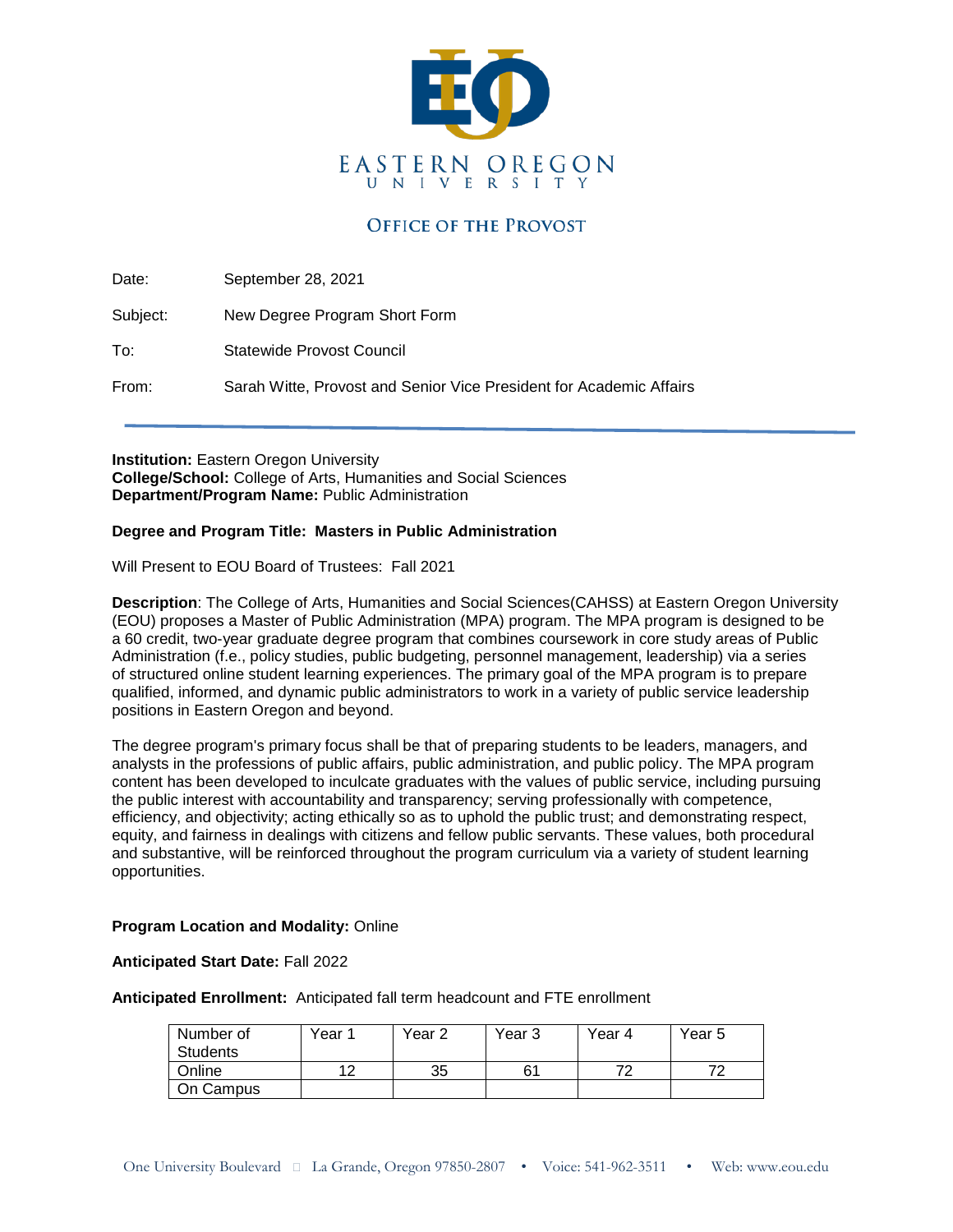

### **OFFICE OF THE PROVOST**

### **Addressing Statewide Rural Needs:**

Mission:

*EOU guides student inquiry through integrated, high-quality liberal arts and professional programs that*  lead to responsible and reflective action in a diverse and interconnected world. As an educational, cultural *and scholarly center, EOU connects the rural regions of Oregon to a wider world. Our beautiful setting and small size enhance the personal attention our students receive, while partnerships with colleges, universities, agencies and communities add to the educational possibilities of our region and state.*

After completion of the program, MPA graduates will have the skills necessary to: lead and manage in public governance; participate in and contribute to the policy process; analyze, synthesize, think critically, solve problems and make decisions; articulate and apply a public service perspective; and communicate and interact productively with a diverse and changing workforce and citizenry.

As Oregon's Rural University, this online degree will offer access and affordability – with a focus on management and engagement with rural organizations and policy – to current professionals looking to advance their skills and to train a new workforce to meet the demand of a retiring workforce.

**Employment Success Summary:** Institutional research shows that occupation projection data far outpaces degree conferral in the field of public administration in the tri-state region EOU serves, the state of Oregon and the entire Oregon-Washington-Idaho tri-state northwest.

According to the Bureau of Labor Statistics (which is mirrored in the tri-state region of the Northwest), there are several career paths for a graduates in public administration, and nearly all of these career paths show at or above average growth projections (6%-18%) for the next decade. These paths include general and operations managers, social and community service managers, chief executives, public policy advocates and specialists, nonprofit directors, and human resources specialists and managers, to name a few.

**Collaboration:** Collaborations with other Oregon institutions is unclear but welcome. At EOU, integration between public administration and other programs' faculty and students will be exciting, bringing opportunities for student-faculty collaborations in scholarship, curriculum and experiential learning through community projects (practica and internships) with local organizations and nonprofits and internships in the region and state.

#### **Contacts:**

Nate Lowe, Dean College of Arts, Humanities and Social Sciences – nlowe@eou.edu Jeff Dense, Professor of Political Science – jdense@eou.edu Daniel Costie, Assistant Professor of Public Administration -dcostie@eou.edu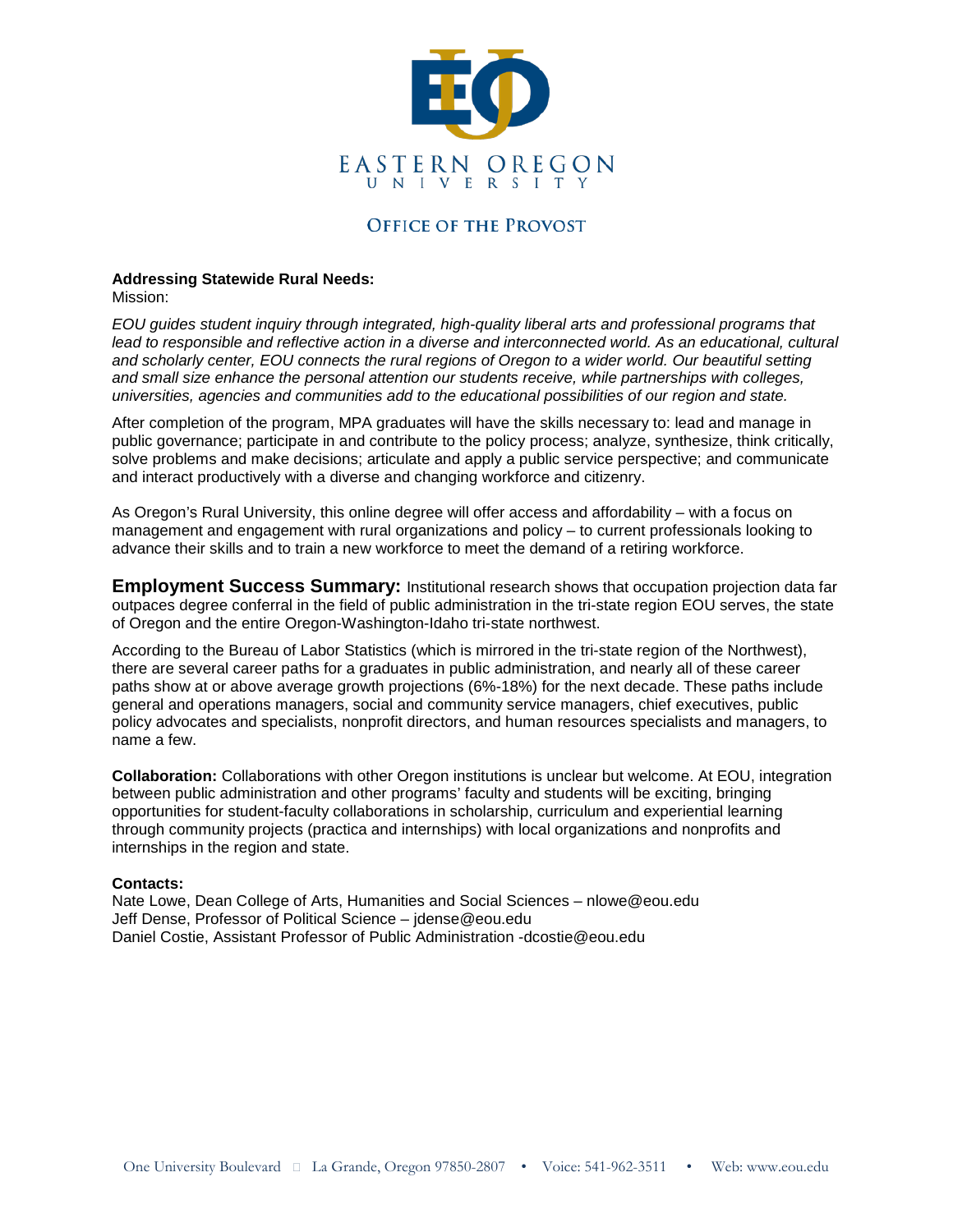

# **Proposal for a New Academic Program**

**Institution: Eastern Oregon University (EOU) College/School: Arts, Humanities and Social Sciences Department/Program Name: Political Science, Public Administration Degree and Program Title: M.P.A., Master of Public Administration**

## **1. Program Description**

- *a. Proposed Classification of Instructional Programs (CIP) number.* 44.0401, Public Administration
- *b. Brief overview (1-2 paragraphs) of the proposed program, including its disciplinary foundations and connections; program objectives; programmatic focus; degree, certificate, minor, and concentrations offered.*

The College of Arts, Humanities and Social Sciences (CAHSS) at Eastern Oregon University (EOU) proposes a Master of Public Administration (MPA) program. The MPA program is designed to be a 60 credit, two-year graduate degree program that combines coursework in core study areas of Public Administration (f.e., policy studies, public budgeting, personnel management, leadership) via a series of structured online student learning experiences, buttressed by Select Topics (PADM 510) Weekend College courses to be taught at EOU's regional centers throughout Oregon. The primary goal of the MPA program is to prepare qualified, informed, and dynamic leaders, managers and analysts in the professions of public administration, public affairs and public policy, to work in a variety of public service leadership positions in Eastern Oregon and beyond. The program will create a community of practitioners dedicated to serving the public interest, solving policy problems and strengthen democratic institutions, especially in rural America.

Program Objectives: After completion of the program, MPA graduates will have the knowledge and skills necessary to:

- Lead and manage in public governance.
- Participate in and contribute to the policy process in a variety of settings.
- Analyze, synthesize, think critically, solve problems and make decisions.
- Articulate and apply a public service perspective; and
- Communicate and interact productively with a diverse and changingworkforce and citizenry.

The MPA program has been developed to inculcate graduates with the values of public service, including pursuing the public interest with accountability and transparency; serving professionally with competence, efficiency, and objectivity; acting ethically so as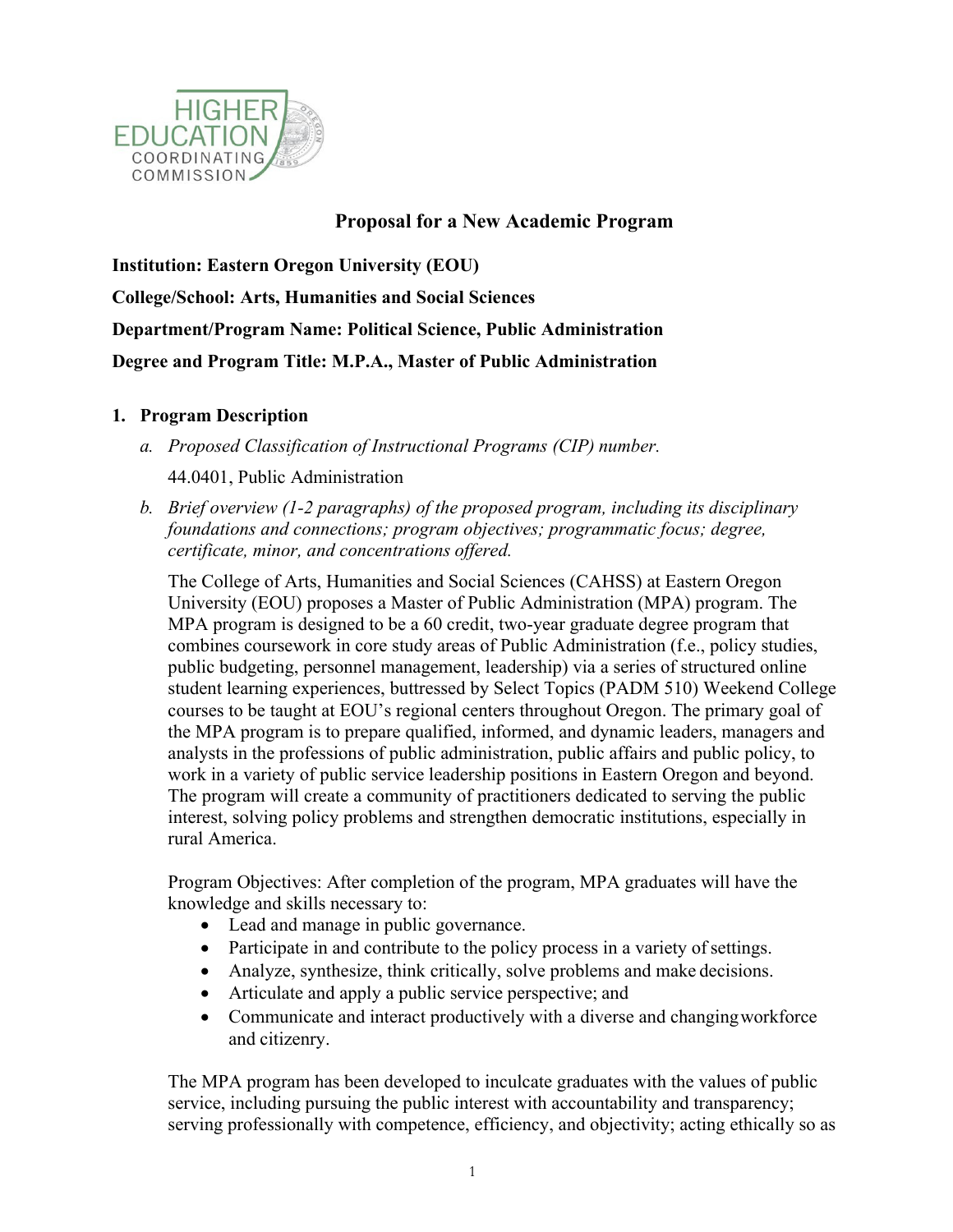to uphold the public trust; and demonstrating respect, equity, and fairness in dealings with citizens and fellow public servants. These values will be reinforced throughout the program curriculum via a variety of student learning opportunities.

| Course          | <b>Course Title</b>                                        | Credits        |
|-----------------|------------------------------------------------------------|----------------|
| Number          |                                                            |                |
|                 | <b>Required Core Courses</b>                               |                |
| <b>PADM 509</b> | Field Placement (1)                                        | $\overline{5}$ |
| <b>PADM 540</b> | <b>Research Methods for Public Administrators</b>          | 4              |
| <b>PADM 541</b> | Program Evaluation                                         | 4              |
| <b>PADM 544</b> | Ethics and Leadership for Public Administrators            | 4              |
| <b>PADM 545</b> | <b>Political Communication</b>                             | $\overline{4}$ |
| <b>PADM 550</b> | <b>Applied Policy Analysis</b>                             | $\overline{5}$ |
| <b>PADM 553</b> | Rural Governance                                           | 5              |
| <b>PADM 552</b> | <b>Budgetary Politics and Process</b>                      | $\overline{5}$ |
| <b>PADM 561</b> | <b>Intergovernmental Relations</b>                         | $\overline{4}$ |
| <b>PADM 570</b> | Geographic Information Systems I                           | 4              |
|                 | <b>Total Required Course Credits</b>                       | 44             |
|                 |                                                            |                |
|                 | <b>Elective Courses</b>                                    |                |
| <b>PADM 510</b> | <b>Special Topics</b>                                      | $1 - 5$        |
| <b>PADM 542</b> | Organizational Behavior                                    | 4              |
| <b>PADM 543</b> | Non-Profit Management                                      | $\overline{4}$ |
| <b>PADM 554</b> | <b>Public Personnel Management</b>                         | $\overline{4}$ |
| <b>PADM 571</b> | Geographic Information Systems II                          | $\overline{4}$ |
| <b>PADM 584</b> | Legal Process and Public Administration                    | $\overline{4}$ |
|                 | <b>Total Required Elective Credits</b>                     | 16             |
|                 |                                                            |                |
|                 | <b>TOTAL REQUIRED PROGRAM CREDITS</b>                      | 60             |
|                 |                                                            |                |
|                 | (1)-Course requirement can be waived, and elective credits |                |
|                 | substituted by student possessing 4+years of verified      |                |
|                 | managerial experience at time of program entry.            |                |
|                 |                                                            |                |

*c. Course of study – proposed curriculum, including course numbers, titles, and credit hours.*

The 60 core curriculum credits of the MPA program have been designed to be completed in two years. There are two primary tracks to the program, an accelerated program for undergraduate students and a more 'traditional' track for students who already possess an undergraduate degree.

The accelerated program allows students nearing completion of their undergraduate degree to get a jump start on their MPA. These undergraduate 'accelerated' students can have up to 15 hours of undergraduate credit (POLS 352, POLS 353, POLS 450) and have it count towards both their MPA and undergraduate Politics, Policy and Public Administration (PPPA) degree. In order to be accepted into the Accelerated MPA program, students must: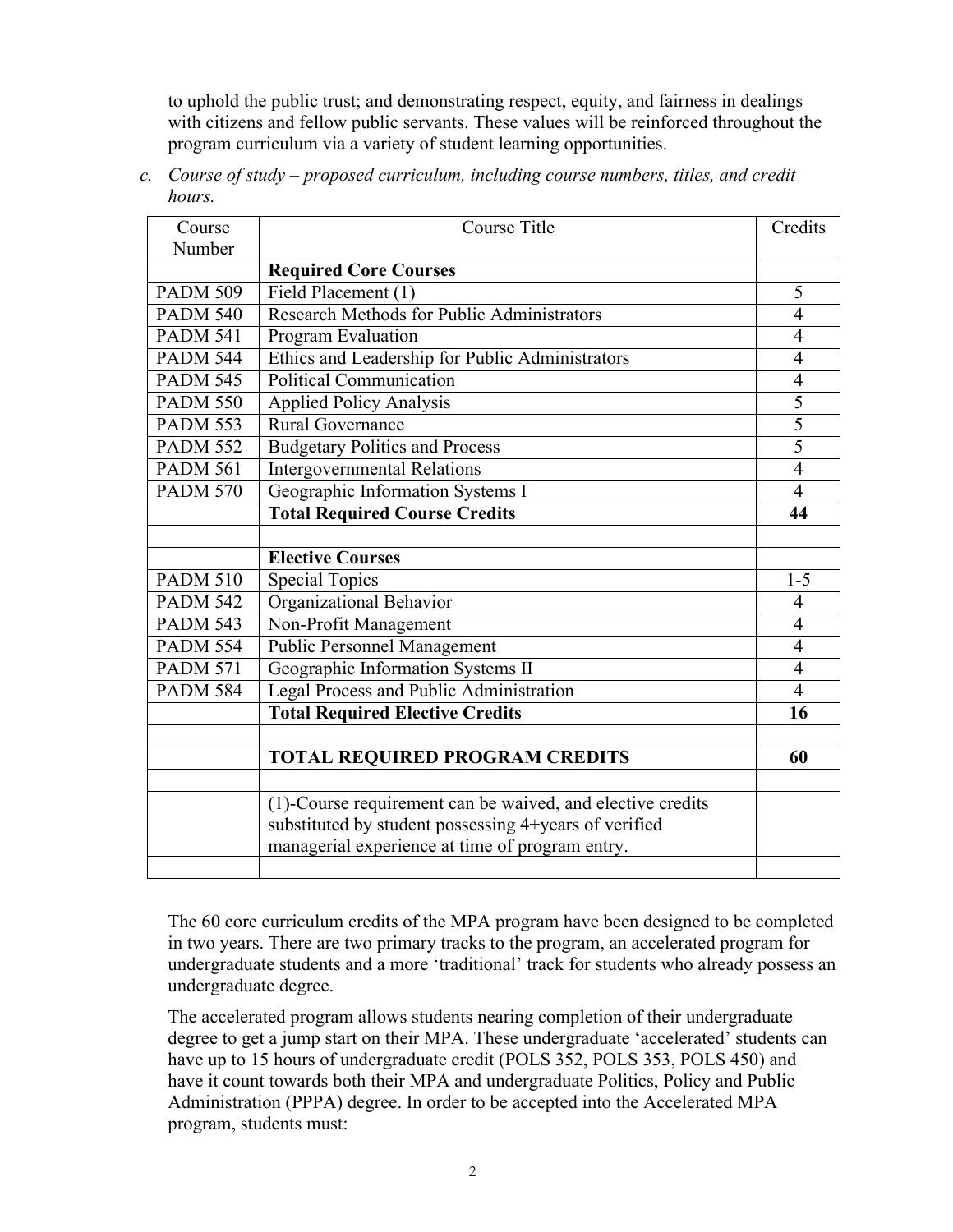- Have completed a minimum of 135 credits toward their undergraduate degree program
- Have a minimum of 3.25 EOU cumulative GPA in undergraduate coursework.
- Submit a cover letter and three letters of reference; one of the references must beyour potential graduate faculty advisor

With regard to those students seeking admission who already possess an undergraduate degree, Eastern Oregon University's MPA program offers admission to applicants whose records demonstrate potential for graduate study and promise for substantial contribution to public service and to a diverse, global society. The university fosters an environment that welcomes inclusiveness and embraces diversity.

Admission decisions are based on many factors, such as the quality of the applicant's prior academic degree and record of accomplishment, statement of purpose, letters of recommendation from professors or others familiar with the applicant's academic work, performance in aptitude and achievement tests, relevant work experience, preparation in the proposed field of study, and the connection of the applicant's academic goals with the faculty's research interests. The MPA Program accepts applications on a rolling basis.

The following minimum entrance requirements will be taken into the consideration of applicants for admission to Eastern Oregon University's MPA program:

- Due to the coronavirus pandemic, the GRE is currently optional for applications.
- Domestic students are strongly encouraged to submit a FAFSA (Free Application for Federal Student Aid) Student Aid Report.
- Official course transcripts from all colleges and universities attended.
- Three letters of recommendation and recent resume.
- Statement of purpose: We have a very diverse and public service culture of collaboration in our program, which needs to be conveyed in the statement of purpose. Please include any public service, community volunteering and outreach, university clubs and activities, etc. in your statement. Also, any obstacles overcome and life experiences that have led you here and your interest in public policy should be included.

In addition:

- A four-year baccalaureate degree (or international equivalent), a professional degree, or an appropriate U.S./Canadian alternative degree, from a regionally accredited (US) or recognized (International) college or university,
- with a cumulative B average (equivalent 3.00 on a U.S. 4.00 grading scale)
- on the most recent baccalaureate degree or any subsequent graduate degree from a regionally accredited (US) or recognized (International) college or university, plus all work completed thereafter.

OR:

• A four-year baccalaureate degree (or international equivalent), a professional degree, or an appropriate U.S./Canadian alternative degree, from a regionally accredited (US) or recognized (International) college or university,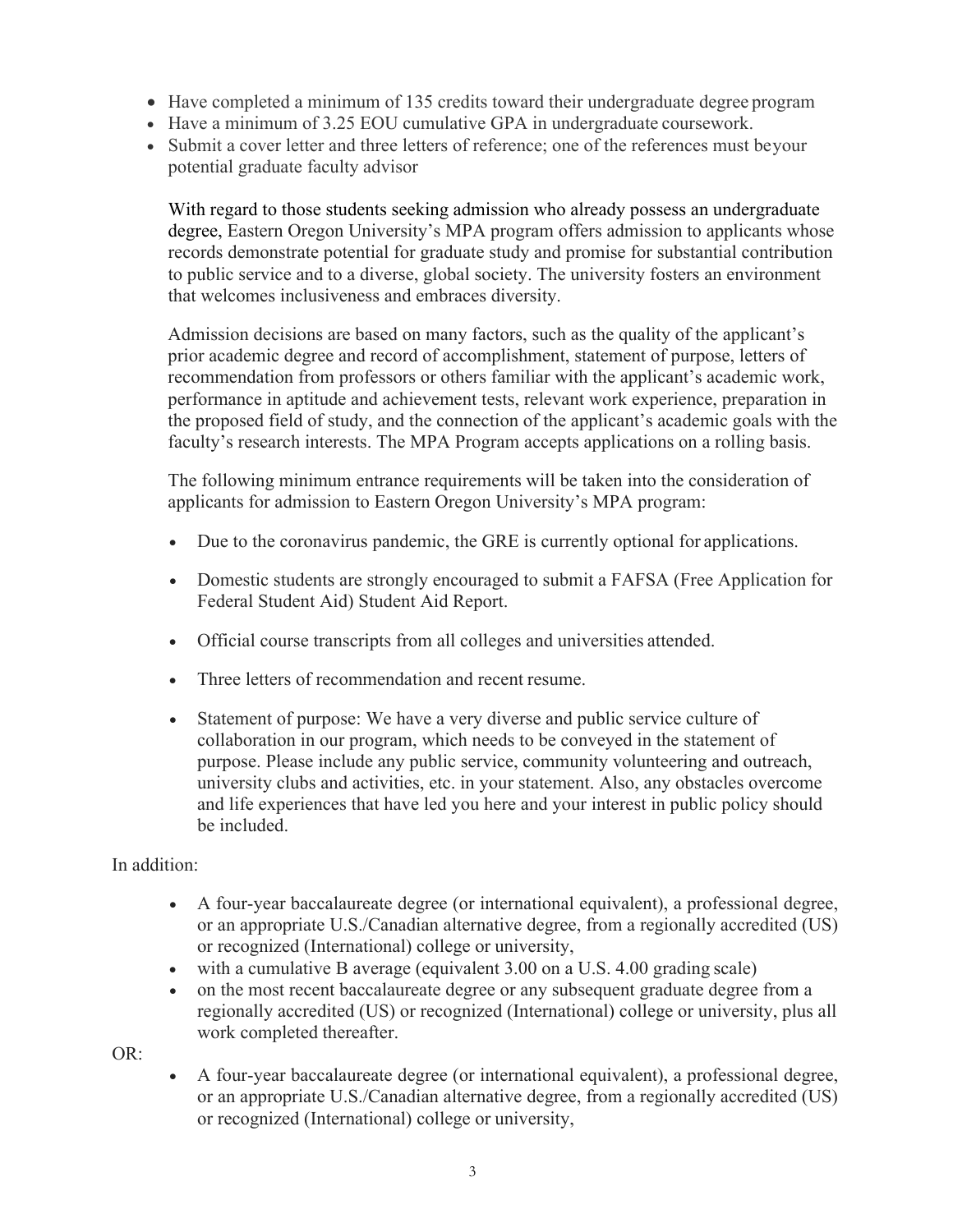- and a 45-quarter credit equivalent graduate degree from a regionally accredited (US) or recognized (International) college or university,
- with a cumulative B average (equivalent 3.00 on a U.S. 4.00 grading scale)
- on the most recent graduate degree.

See section 4, Need, for analysis of number of students who will proceed through the program. The entry course, POLS 553, Rural Governance, will be offered on an annual basis each fall to ensure inculcation of basic knowledge and skills tethered to program learning outcomes and, moreover, develop a sense of camaraderie and teamwork among the student cohort. Additionally, the program intends to offer a series of 2-credit special topic Weekend Colleges at EOU's Regional Centers throughout Oregon to serve students 'where they live' and provide a face-to-face learning opportunity. Given the busy life demands of mid-career professionals who it is anticipated will be the majority of the students in the program, there is no culminating course/experience. Instead, the program is designed to provide students with the core competencies, knowledge and skills necessary for life-long career success in public administration.

## *d. Manner in which the program will be delivered, including program location (if offered outside of the main campus), course scheduling, and the use of technology (for both oncampus and off-campus delivery).*

The MPA program will a fully deliverable online program, buttressed by selective oncampus learning opportunities and on-site (Weekend College, e.g.) elective courses offered in coordination with EOU's Regional Outreach and Innovation (ROI) centers located throughout Oregon. EOU utilizes Canvas as its online learning management system. Canvas shells for each course will serve as the primary repository for course materials and will be the primary means for assignment submission, as well as the location for interactive learning experiences (Discussion Boards, Peer Review, Group Assignments) for students.

The course offering schedule is as follows: (see next page)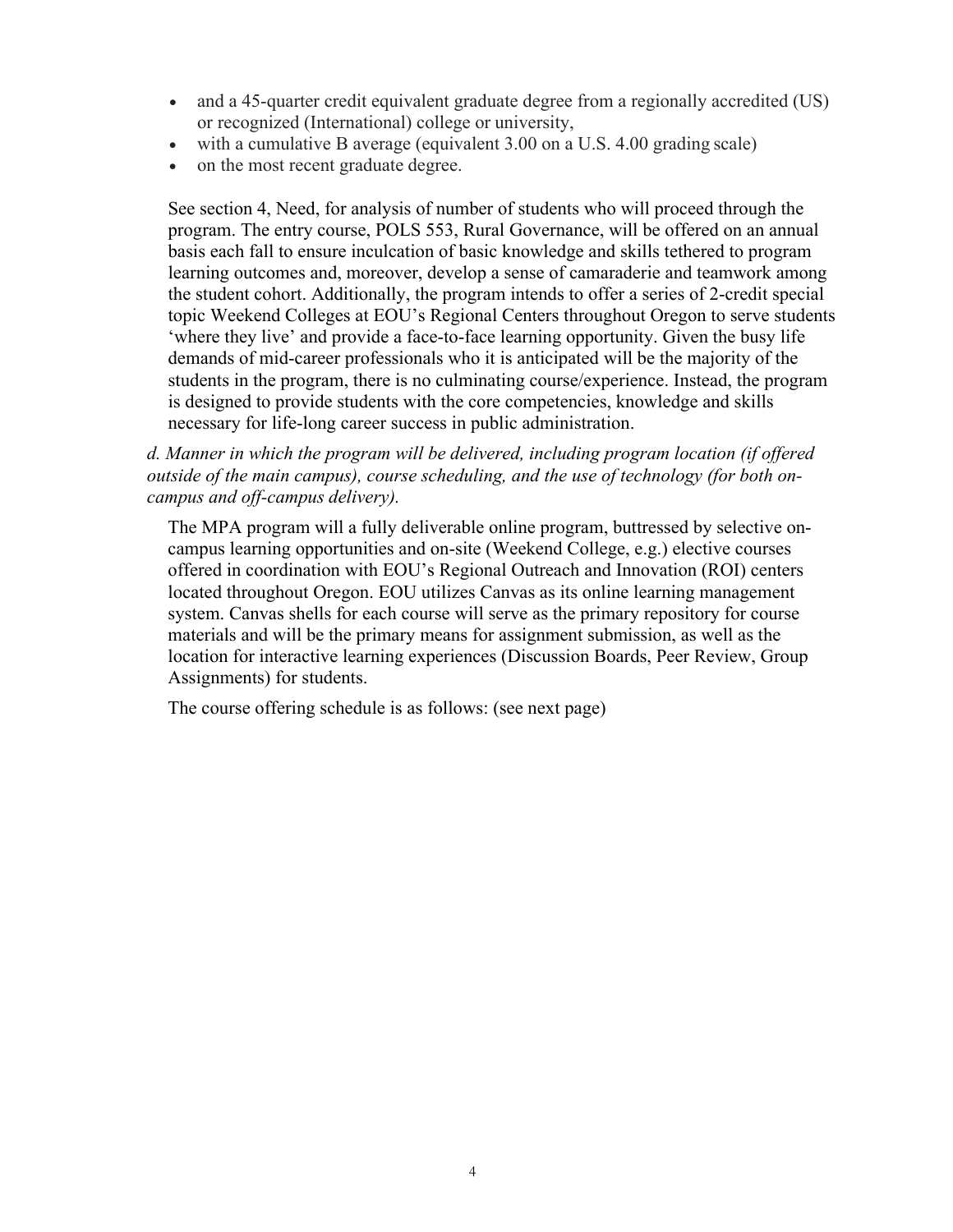| Course          | <b>Course Title</b>                          |                |  |
|-----------------|----------------------------------------------|----------------|--|
| <b>Number</b>   |                                              |                |  |
|                 | <b>Fall Year One</b>                         |                |  |
| <b>PADM 553</b> | Rural Governance                             | 5              |  |
| <b>PADM 540</b> | Research Methods for Public Administrators   |                |  |
| <b>PADM 509</b> | <b>Field Placement</b>                       | $1 - 5$        |  |
| <b>PADM 510</b> | Special Topics (Weekend College)             | $\overline{2}$ |  |
|                 |                                              |                |  |
|                 | Winter Year One                              |                |  |
| <b>PADM 541</b> | Program Evaluation                           | $\overline{4}$ |  |
| <b>PADM 552</b> | <b>Budgetary Politics &amp; Process</b>      | 5              |  |
| <b>PADM 509</b> | <b>Field Placement</b>                       | $1 - 5$        |  |
| <b>PADM 510</b> | <b>Special Topics</b>                        | 4              |  |
|                 |                                              |                |  |
|                 | Spring Year One                              |                |  |
| <b>PADM 550</b> | <b>Applied Policy Analysis</b>               | 5              |  |
| <b>PADM 561</b> | <b>Intergovernmental Relations</b>           | $\overline{4}$ |  |
| <b>PADM 545</b> | <b>Political Communication</b>               | $\overline{4}$ |  |
| <b>PADM 509</b> | <b>Field Placement</b>                       | $1 - 5$        |  |
| <b>PADM 510</b> | Special Topics (Weekend College)             | 2              |  |
|                 |                                              |                |  |
|                 | Fall Year Two                                |                |  |
| <b>PADM 553</b> | Rural Governance                             | 5              |  |
| <b>PADM 542</b> | Organizational Behavior                      | $\overline{4}$ |  |
| <b>PADM 570</b> | Geographic Information Systems I             | 4              |  |
| <b>PADM 509</b> | <b>Field Placement</b>                       | $1 - 5$        |  |
| <b>PADM 510</b> | Special Topics (Weekend College)             | $\overline{2}$ |  |
|                 | Winter Year Two                              |                |  |
| <b>PADM 572</b> | Geographic Information Systems II            | 4              |  |
| <b>PADM 543</b> | Non-Profit Management                        | $\overline{4}$ |  |
| <b>PADM 509</b> | <b>Field Placement</b>                       | $1 - 5$        |  |
| <b>PADM 510</b> | <b>Special Topics</b>                        | 4              |  |
|                 |                                              |                |  |
|                 | Spring Year Two                              |                |  |
| <b>PADM 584</b> | Legal Issues in Public Administration        | $\overline{4}$ |  |
| <b>PADM 544</b> | Ethical Leadership for Public Administrators | 4              |  |
| <b>PADM 554</b> | <b>Public Personnel Management</b>           | $\overline{4}$ |  |
| <b>PADM 509</b> | <b>Field Placement</b>                       | $1 - 5$        |  |
| <b>PADM 510</b> | Special Topics (Weekend College)             | $\overline{2}$ |  |
|                 |                                              |                |  |

*.*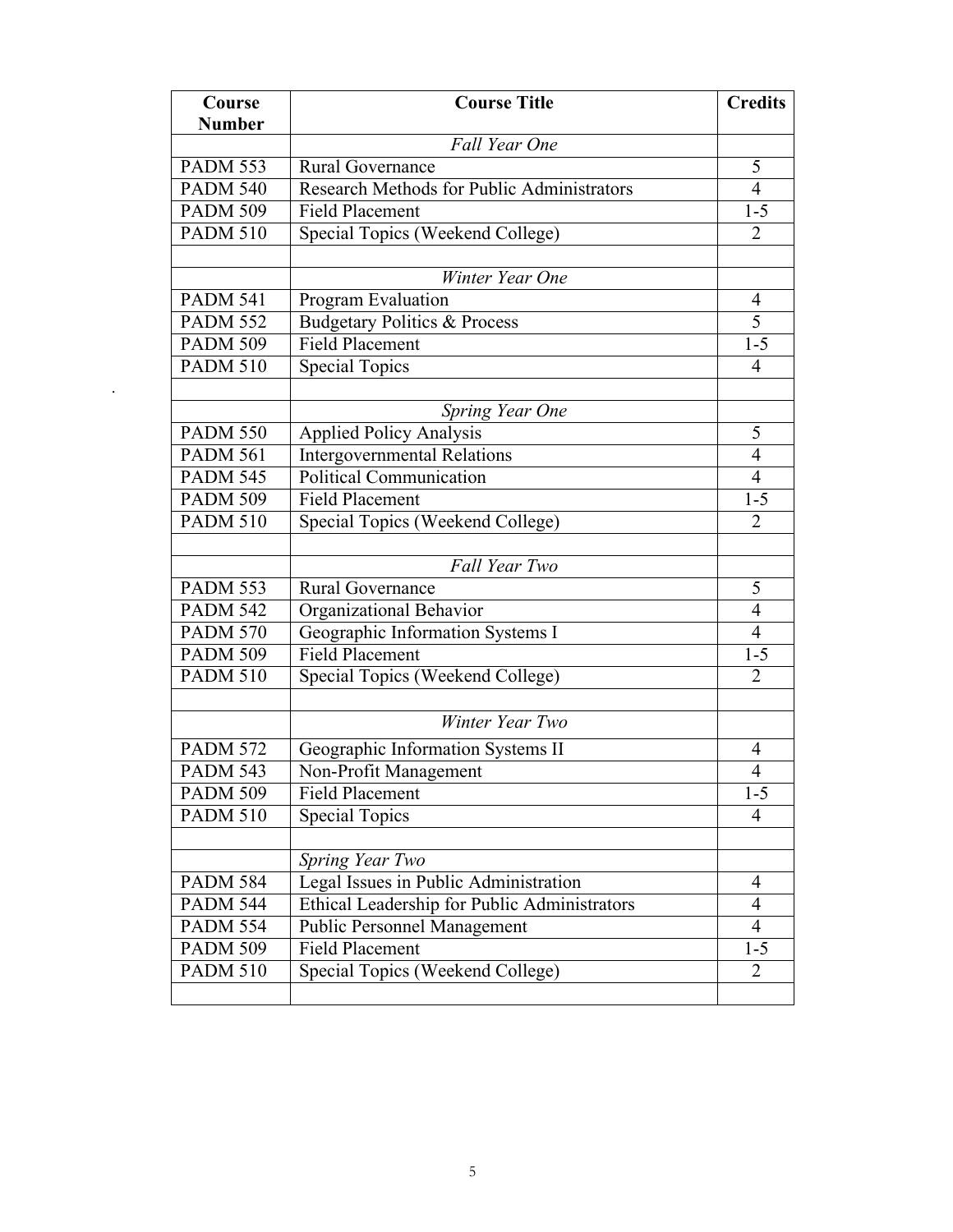*e. Adequacy and quality of faculty delivering the program.*

Jeff Dense is Professor of Political Science and Craft Beer Studies. He has been at EOU since 2000. Dr. Dense teaches a variety of public administrated focused courses, including Applied Policy Analysis and State and Local Government. His research focuses on the political economy of vice (alcohol, gambling, etc.). Professor Dense has published in *Encyclopedia of Public Administration and Public Policy, Gaming Law Review* and *Journal of Travel Research*. His latest publication, "The Economic Impact of Craft Beer Festivals" appears in *The Geography of Beer: Culture and Economics*  (Springer, 2000).

Dr. Costie is Assistant Professor of Public Administration and Policy. He has been at EOU since 2020. Dr. Costie has expertise teaching courses on governance and missiondriven work at the undergraduate and graduate level including such classes as Democracy and Public Service and The Policy Process. His interests focus on participatory decision-making processes around energy and environmental policy. Professor Costie has published in *Review of Policy Research* and *Journal of Environmental Policy and Planning*. His latest publication, "Hydraulic fracturing, coalition activity and shock" appears in *The Extractive Industries and Society*.

*f. Adequacy of faculty resources – full-time, part-time, adjunct.*

The CAHSS currently has two full-time tenure-track faculty that can meet the brunt of the initial needs of the MPA program. The EOU administration has indicated it plans to hire an additional full-time, tenure track faculty member in Year Two of the program. Additionally, it is anticipated an additional full-time non-tenure track faculty member will be onboarded during the launch year (AY 2022-23) of the program to provide support to both the MPA and Politics, Policy and Public Administration (PPPA) undergraduate degree at EOU.

*g. Other staff.*

The MPA program will utilize existing staff within the college for the initial year of the program. A classified staff member at .25 FTE will be hired for AY 2023-24, with existing CAHSS staff providing support during the initial year (AY 2022-23) of program launch. The EOU administration has indicated the Director of the MPA program will receive .25 release time (with adjunct backfill of courses) and a  $10<sup>th</sup>$  month stipend as compensation for service during the summer period.

*h. Adequacy of facilities, library, and other resources.*

a. EOU Library. A perusal of library holdings reveals the following leading peerreviewed, public administration journals are currently in EOU's collection with online access. *Public Administration Review*, *American Review of Public Administration*, *Administrative Science Quarterly*, *Review of Public Personnel Administration, Public Policy & Administration, State and Local Government Review*, *Journal of Public Administration Research & Theory, Journal of Policy Analysis & Management* and *Public Management Review*. The MPA program at EOU will leverage existing databases available through Pierce Library, including *Hein Online, State Library of Oregon Digital Collections, U.S. Census Data,* and *USA.gov* along with interlibrary loan services to buttress the Pierce Library collection*.* These library resources are sufficient for program launch. The MPA program will work collaborative with library staff to acquire future information resources, as needed.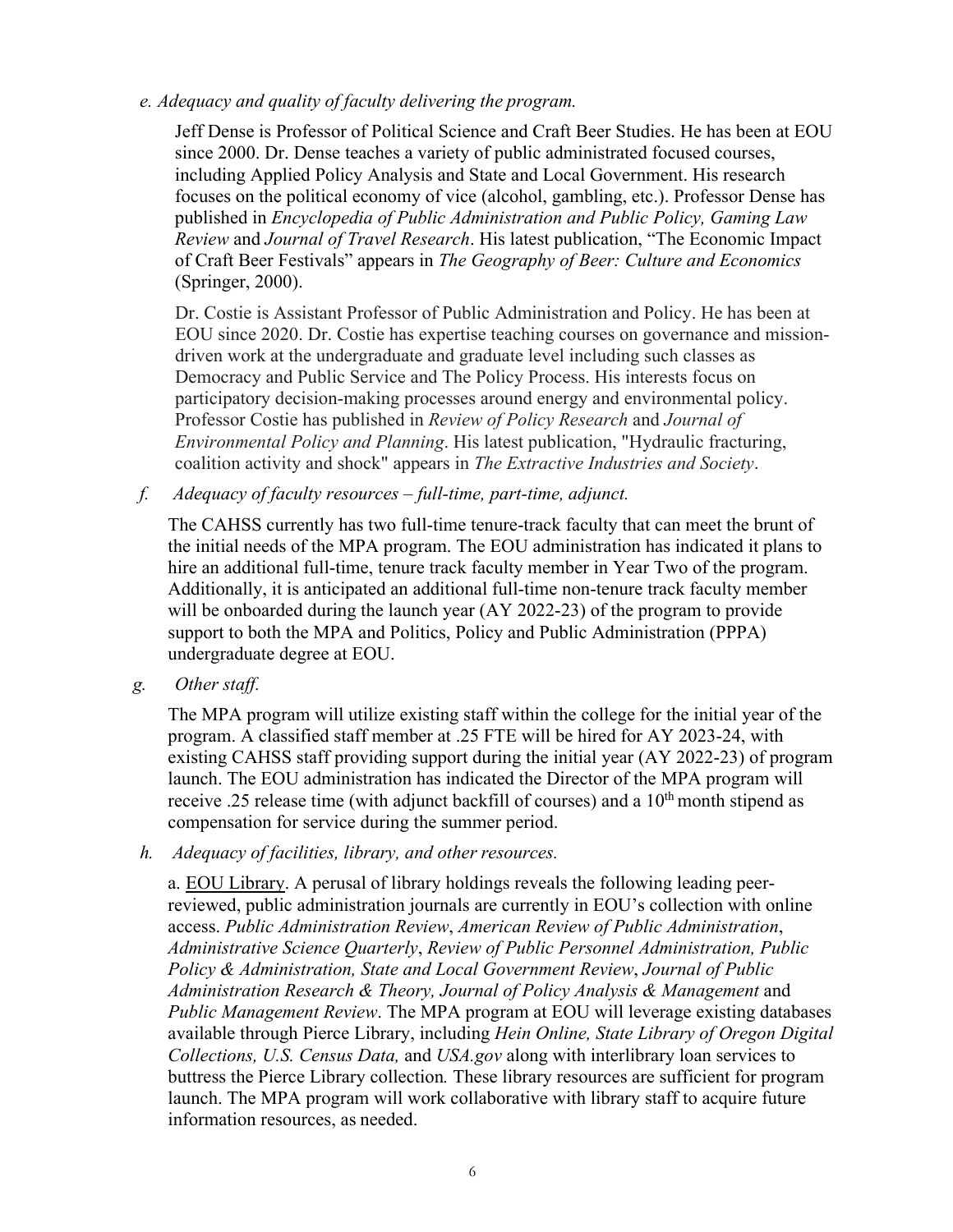b. Financial Aid-Given the fact the MPA program will be the first accelerated degree program at Eastern, a number of financial aid issues need to be addressed. The following information was provided by EOU Registrar Emily Sharrett (GR=graduate, UG=undergraduate)- "Students taking the GR courses as an UG would pay the GR rate for courses, unless EOU approves that students would pay the UG rates for the GR courses their senior year. This is a change in how our tuition is built ... so that will need to be addressed. Typically, UG loans will only cover the cost of actual UG coursework. Students might have to get a private loan or pay out of pocket for the cost of the GR credits. It will vary by student; it all comes down to UG loan maximums. Allowing students to pay UG rates for the GR courses would help, but it still depends on the students' situation for FA payout. The best we can do for a student is a budget adjustment due to higher cost and/or credit load if students are paying GR rates as some students may not have financing options if they don't qualify for a private loan." Hence, the proposed accelerated program may require action by the EOU Board of Trustees, acting upon their fiduciary duties, to provide appropriate financial aid relief and/or undergraduate tuition for the identified accelerated program courses.

c. Academic Advising-Faculty will be primarily responsible for academic advising of MPA students. Additionally, support and marketing materials (planned sequencing of courses, field placement opportunities, outreach to partners throughout the Eastern Oregon region) will be generated to help inform student academic decisions. The academic advising component will be supported by existing Academic Advising staff, led by Director of Advising Cynthia McCumber, with three decades of experience in advising social science students at Eastern Oregon University.

d. Tutoring. The MPA program will utilize existing tutoring resources available viathe EOU Learning Center, as appropriate.

e. Writing Center-All course syllabi in the MPA program will contain the following information regarding MPA students' ability to access the services of the Writing Center: "The Writing Center provides a place — physical or virtual — where every EOU writer can find an interested, responsive reader. Writing tutorials are free of charge for EOU students writing for any graduate course. Go to **EOU's eTutoring page** to submit a paper to a writing tutor. Click on **Graduate Students How To** for information about tagging your submission."

f. Student Success and Engagement**-** The goals and program learning outcomes of the proposed MPA program are aligned with Ascent 2029, EOU's Strategic Framework. In particular, Goal 1, Objective 1, "All students engage in high impact, experiential learning activities." As is noted in the above discussion of the program curriculum, all students are required to complete 5 credits of Field Placement activity, in order to garner an appreciation for how public administrators operate 'in the real world'. Furthermore, the proposed MPA program curriculum demonstrates the tenets of engagement, as highlighted in Ascent 2029's Goal 5, Objective 1 Relevance and Interconnection: "Educational partnerships are cultivated". In tandem these two EOU strategic goals, the programs planned leveraging of existing resources, and the MPA program's focus on experiential learning and strong working relationships with community stakeholders, aptly demonstrates the programs commitment to Student Success and Engagement.

h. Disability Services- All course syllabi in the MPA program will contain the following information regarding MPA students' ability to access the assistance ofDisability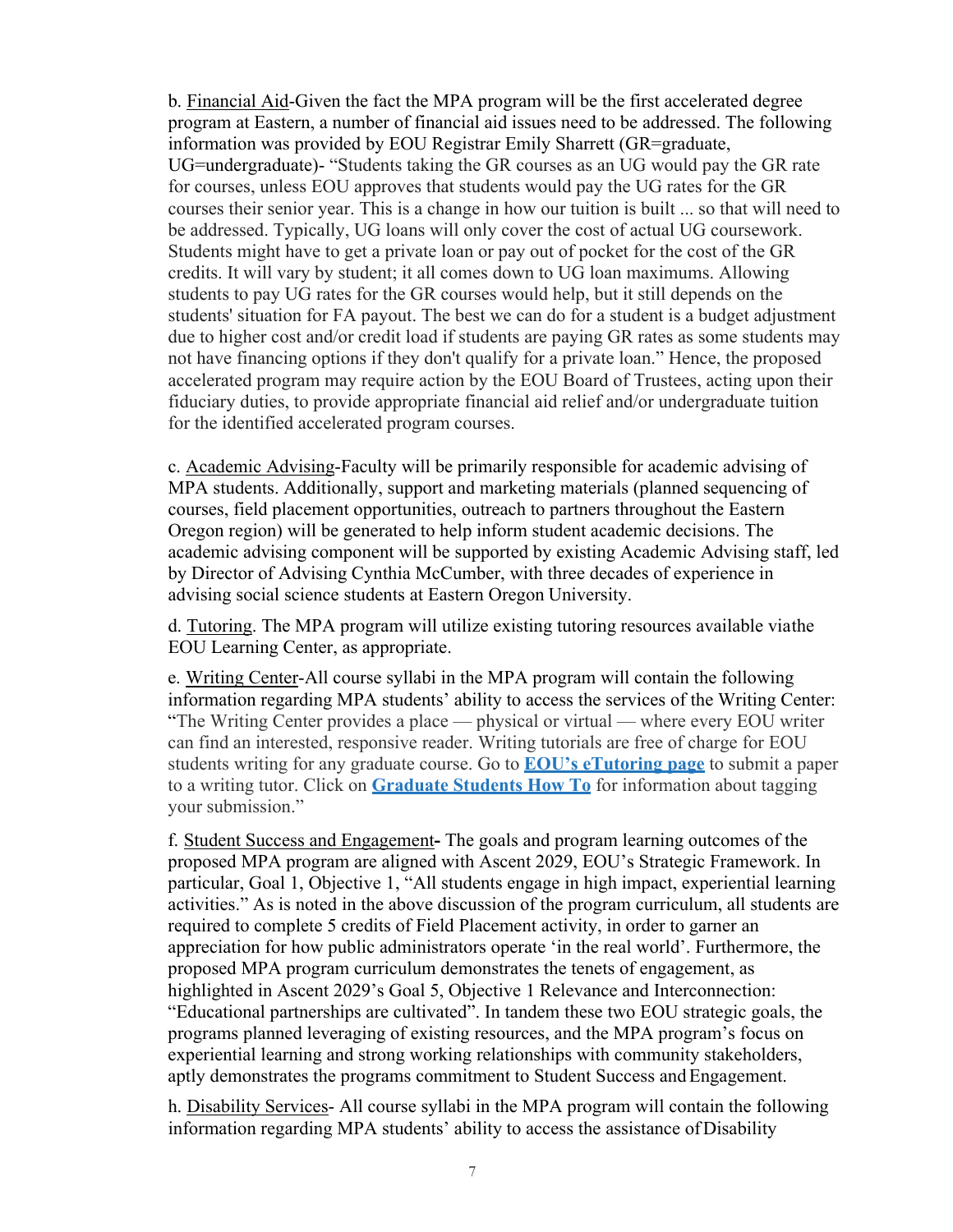Services: "Any student who feels he or she may need an accommodation for any type of disability, must contact the Disability Services Office in Loso Hall, Room 234. Phone: 541-962-3081."

i. IT/Computing Support-One of the primary IT/Computing Support requirements of the proposed program will be ready access to software capable of servicing the Geographic Information Systems classes to be taught as part of program curriculum. Currently available software programs may, or may not, serve this purpose. GIS software shouldbe reviewed by the faculty member responsible for teaching these programs, in tandem with consultation with other EOU faculty members, stakeholders and employers to ascertain what software is being used in the workplace. The program will leverage existing software (Excel, etc.) to the extent possible. However, there is a possibility, with the onboarding of a new tenure-track faculty, that they may require additional software to support curriculum and research opportunities.

*d. Anticipated start date.*

The anticipated start date for the MPA Program is Fall of 2022

## **2. Relationship to Mission and Goals**

*a. Manner in which the proposed program supports the institution's mission, signature areas of focus, and strategic priorities.*

The MPA program supports the institution's mission as the proposed degree is a "professional program that leads to responsible and reflective action in a diverse and interconnected world." The MPA program, with its focus on intergovernmental relations, will "connect the rural regions of Oregon to a wider world." The program's focus on public service will promote "partnerships with…agencies and communities…of our region and state." The proposed MPA program serves a critical regional need for professional leadership in the public service sector, while providing student internships/work-based learning impacting regional economic development. The degree further supports EOU's mission by generating applied real-world faculty and student learning opportunities, expanding experiential learning internship placements, building relevance, reputation, and partnerships by serving communities, and informing and impacting local and regional policy decisions while supporting the institution's long-time commitment to civic engagement.

*b. Manner in which the proposed program contributes to institutional and statewidegoals for student access and diversity, quality learning, research, knowledge creation and innovation, and economic and cultural support of Oregon and its communities*

The proposed MPA program is aligned with institutional and statewide goals. The following table illustrates the alignment of the MPA program with institutional (The Ascent 2029) and statewide (HECC 2021-23 Strategic Roadmap) goals.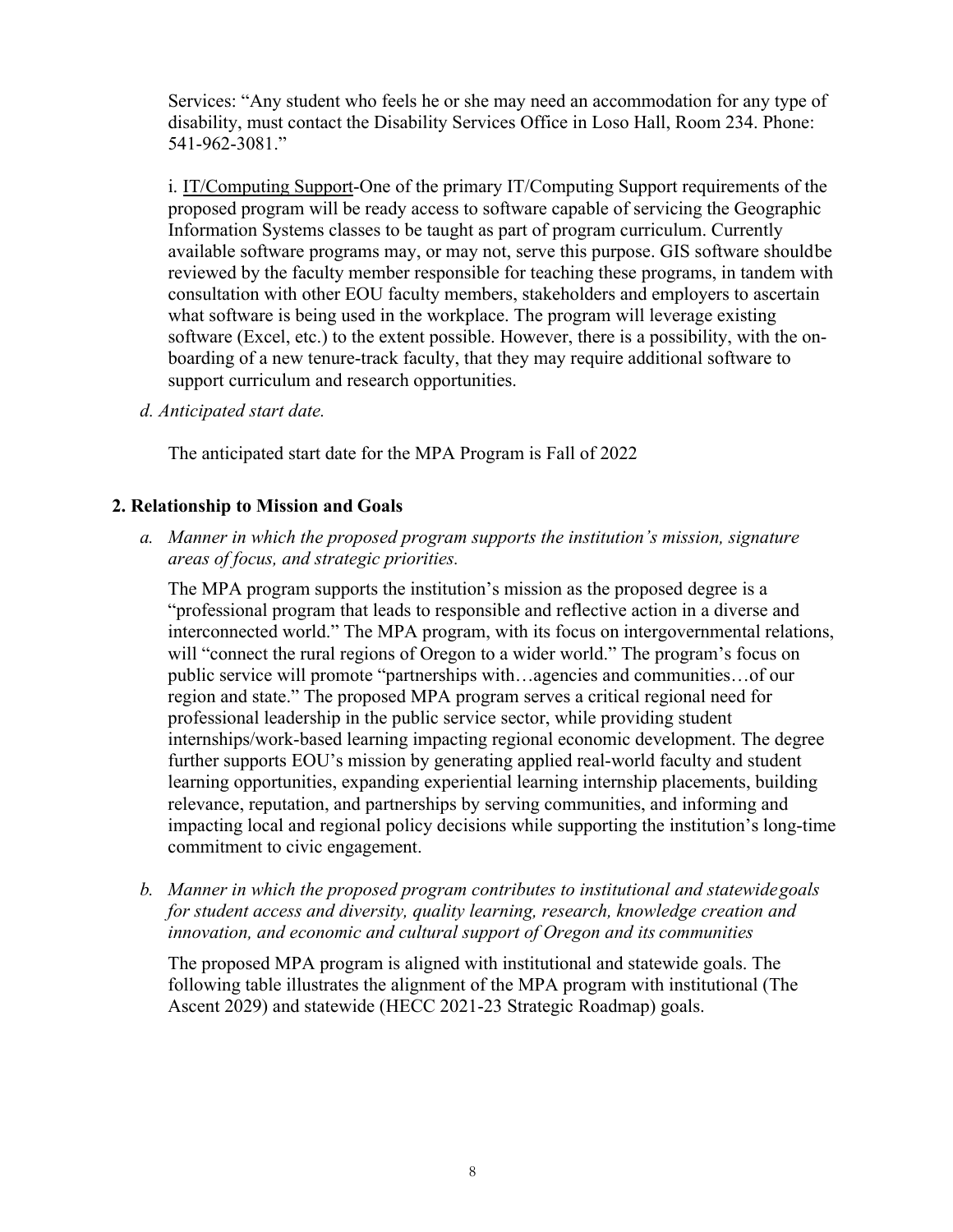| Goal                                       | <b>The Ascent</b><br><b>HECC</b> Strategic                                                                                             |                                                                                                                                                                     | <b>EOU MPA Program</b>                                                                                                                                                                                                                                                                                                                            |  |
|--------------------------------------------|----------------------------------------------------------------------------------------------------------------------------------------|---------------------------------------------------------------------------------------------------------------------------------------------------------------------|---------------------------------------------------------------------------------------------------------------------------------------------------------------------------------------------------------------------------------------------------------------------------------------------------------------------------------------------------|--|
|                                            |                                                                                                                                        | Roadmap                                                                                                                                                             |                                                                                                                                                                                                                                                                                                                                                   |  |
| <b>Student</b><br><b>Access</b>            | Grow the Number of<br>Lives Impacted $-$<br>Expand student<br>access, opportunity,<br>and completion.                                  | Improve access to<br>college courses,<br>especially for<br>remote and rural<br>students and others<br>attending small<br>institutions.                              | The MPA program will<br>be fully deliverable on-<br>line, enhancing student<br>access for remote and<br>rural students in Eastern<br>Oregon and beyond.                                                                                                                                                                                           |  |
| <b>Diversity</b>                           | Support intercultural<br>competency,<br>inclusiveness, and<br>diversity.                                                               | [S]erve Oregonians<br>where they are and<br>who they are, with<br>a priority on<br>communities and<br>populations that<br>have been<br>historically<br>underserved. | The MPA program will<br>promote equity,<br>diversity, and a climate<br>of inclusiveness through<br>its recruitment, retention,<br>and support of students<br>and faculty members.                                                                                                                                                                 |  |
| Quality<br>Learning                        | Enrich academic<br>quality and enhance<br>intellectual vitality.                                                                       | We must embrace<br>alternative<br>traditions of<br>learning and<br>knowing.                                                                                         | MPA students will interact<br>and collaborate<br>extensively with faculty<br>and each other, engage in<br>hands on collaborative<br>work, be socialized into<br>the public service values<br>of the profession, and be<br>able to develop their<br>interpersonal and<br>communication skills<br>through ample faculty<br>observation and feedback |  |
| <b>Research</b>                            | Teaching and library<br>faculty are supported<br>in disciplinary<br>research and/or the<br>scholarship of<br>teaching and<br>learning. | We must embrace<br>alternative<br>traditions of<br>learning and<br>knowing, while also<br>sharpening<br>longstanding<br>methods of research<br>and scholarship.     | Program faculty<br>members will produce<br>scholarship and engage<br>in professional and<br>community service<br>activities outside of the<br>university appropriate to<br>the program's mission,<br>stage of their careers, and<br>the expectations of their<br>university.                                                                      |  |
| Knowledge<br>creation<br>and<br>innovation | Teaching and library<br>faculty are supported<br>in disciplinary<br>research and/or the<br>scholarship of<br>teaching and<br>learning. | Support educational<br>innovations that<br>promote resiliency<br>in employment.                                                                                     | The MPA program will<br>promote innovation and<br>experimentation in<br>education for public<br>service by embracing<br>technology, applied<br>research and innovative<br>rural-focus curriculum.                                                                                                                                                 |  |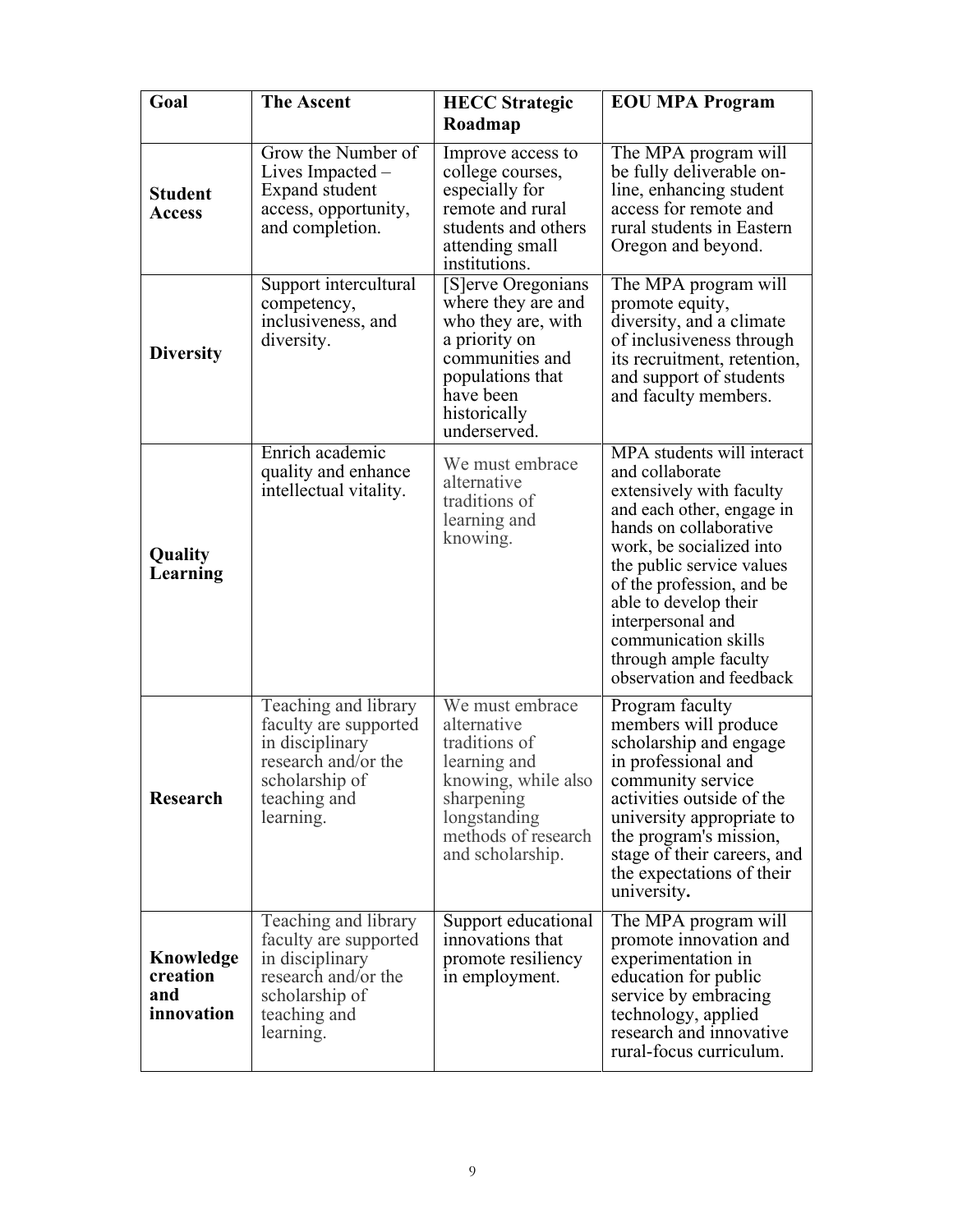| Goal                                   | <b>The Ascent</b>                                                                             | <b>HECC</b> Strategic<br>Roadmap                                                                                                                                                                                                                               | <b>EOU MPA Program</b>                                                                                                                                                                                                                                                        |
|----------------------------------------|-----------------------------------------------------------------------------------------------|----------------------------------------------------------------------------------------------------------------------------------------------------------------------------------------------------------------------------------------------------------------|-------------------------------------------------------------------------------------------------------------------------------------------------------------------------------------------------------------------------------------------------------------------------------|
| Economic<br>and<br>cultural<br>support | Be recognized as a<br>leader in promoting<br>rural community<br>prosperity and<br>resilience. | Different parts of<br>the state have<br>different needs<br>based on their<br>cultural,<br>geographic, and<br>industry-related<br>uniquenessto<br>respond to unique<br>needs, trends, and<br>opportunities at the<br>regional level with<br>tailored solutions. | The MPA program will<br>provide economic and<br>cultural support to<br>communities throughout<br>Eastern Oregon via<br>partnerships with<br>external stakeholders,<br>internships with state and<br>local agencies, and<br>applied student/faculty<br>research opportunities. |

- *c. Manner in which the program meets regional or statewide needs and enhances the state's capacity to:*
	- *i. improve educational attainment in the region and state;*

The fully online-deliverable MPA program at EOU meets the needs of the state and region by providing quality learning opportunities to increase the number of qualified public service leaders in the public administration sector, thereby enhancing educational attainment. A recent report by the Oregon Employment Department noted "If we consider government employment in all its forms (federal, state, local) as a single industry, it is the largest industry of employment in Eastern Oregon. Government accounted for 22.8% of the employment and 27.8% of the wages for the eight counties comprising Eastern Oregon." While industries vary in their demand for educated workers, an Oregon Workforce Investment PRISM newsletter noted that public administration "attract(s) the higher educated workers served by the workforce system. The industries -including public administration-pay the highest wages and demand college educated workers. In sum, more education leads to higher wages and greater job opportunities in the public administration industry sector in Eastern Oregon.

*ii. respond effectively to social, economic, and environmental challenges and opportunities;*

The MPA program was developed to prepare public administration professionals with the knowledge and skills to respond effectively to the social, economic, and environmental challenges and opportunities of communities throughout Eastern Oregon and beyond.

Government employment is a significant driver of the Eastern Oregon economy, and moreover, the social and environmental fabric of the region. As a recent Oregon Employment Department report *The Employment Landscape of Rural Oregon* noted, "Of rural Oregon's 57,400 total government jobs, local government makes up by far the largest share, with 40,300 jobs. Government accounts for a larger share of employment in rural counties for a variety of reasons. First, there is a lot of public land to be managed in rural Oregon. Much of this land is managed by federal agencies, such as the Bureau of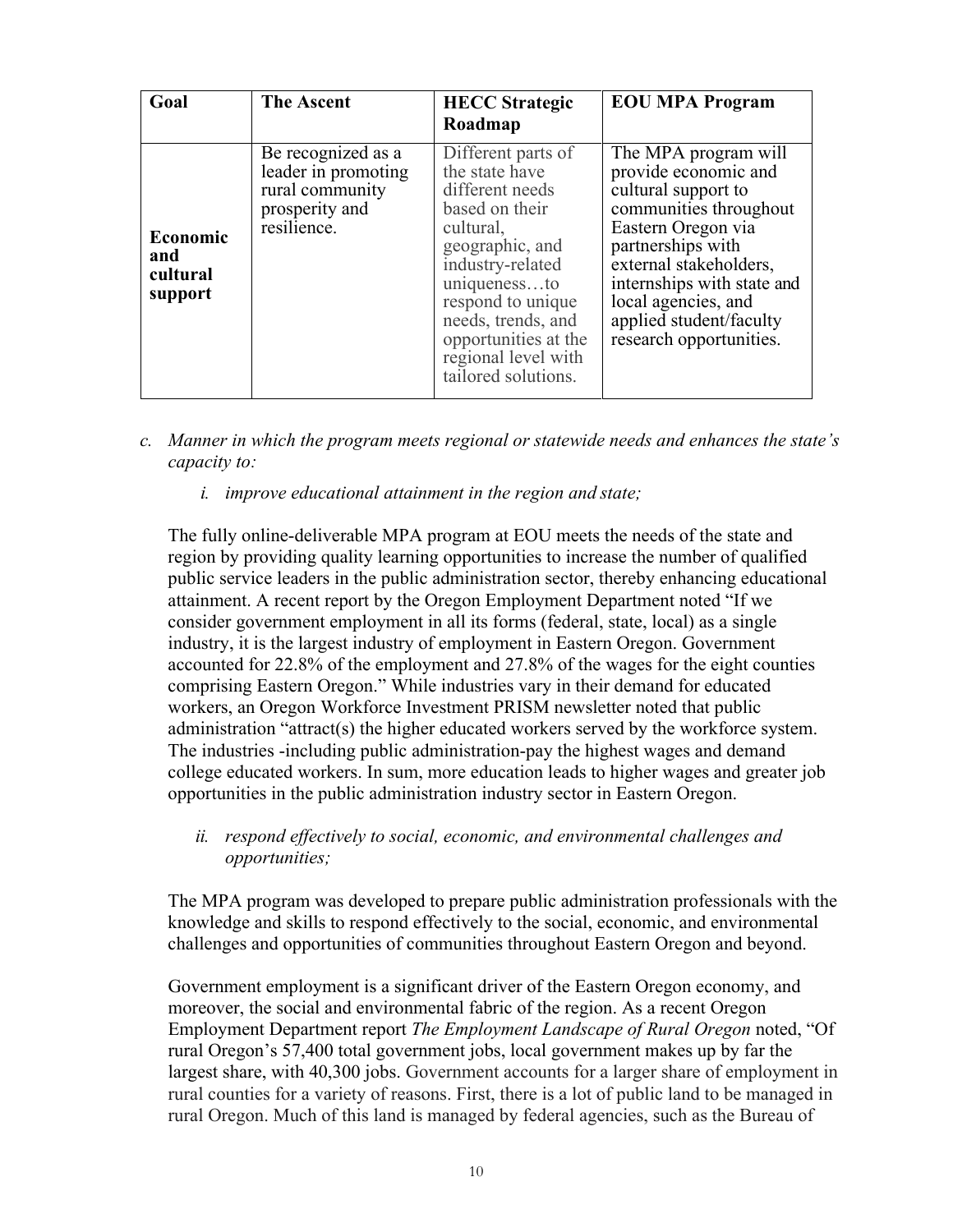Land Management and the U.S. Forest Service. Fourteen rural Oregon counties have more than half of their land owned by governments, whether it is federal, state or tribal government."

Given the above, the MPA program provides significant social, cultural and environmental opportunities including, but not limited to-

- **A programmatic focus on land use policy and management, including training in associated technological skills (GIS).** The state of Oregon has enacted 19 Statewide Land Use Planning Goals, which are achieved through local comprehensive planning. Oregon law requires each city and county to adopt a comprehensive plan and the zoning and land-division ordinances needed to put the plan into effect. The MPA program will provide a cadre of trained public service professionals capable of achieving this legally mandated task.
- **The program will focus on recruiting of students from traditionally underrepresented and linguistically diverse backgrounds in order to increase diversity and inclusiveness in public administration leadership.** One of the State of Oregon's primary adult education goals focuses on training and educating more adults, particularly underserved populations, to earn new credentials to meet workforce demands. Oregon has substantial attainment gaps among minority, low income and rural Oregonians. Given the significant contribution of government employment to the Eastern Oregon economy, thoughtful and deliberate recruiting of underserved populations can contribute to the long-term social fabric of the region while addressing the educational goals of the State of Oregon.
- **The MPA program focus on intergovernmental relations will enhance public administrators in the region ability to engage in effective legislative and agency-to-agency advocacy.** Given the multiplicity of federal, state, county, municipal and tribal governments agencies in the Eastern Oregon region, it is critical public administration professionals possess the communicationknowledge and skills to engage with other public officials on behalf of their constituents. Development of policy memoranda, budgetary submission documentation, grant applications, etc., by public administrators are essential facets of successful advocacy in promoting the social, economic and environmental needs of the Eastern Oregon region.

*iii. address civic and cultural demands of citizenship.*

The discipline of Political Science, and its Public Administration subfield, have long assumed a leadership role with regard to addressing civic and cultural demands of citizenship. As the American Political Science Association notes "Education for civic engagement and responsive governance were founding objectives of the political science profession at the beginning of the 20th century and remain essential for the 21st century." The Network of Schools of Public Affairs, Policy and Administration (NASPAA), the accrediting body for graduate programs in public administration, notes "NASPAA believes our students should be leaders in civic engagement and have their voices heard in the public policy process." Given these framing statements, civic engagement is the core value to be imbued by the proposed MPA program at EOU. In particular, the program will serve the rural-based regional mission of the institution.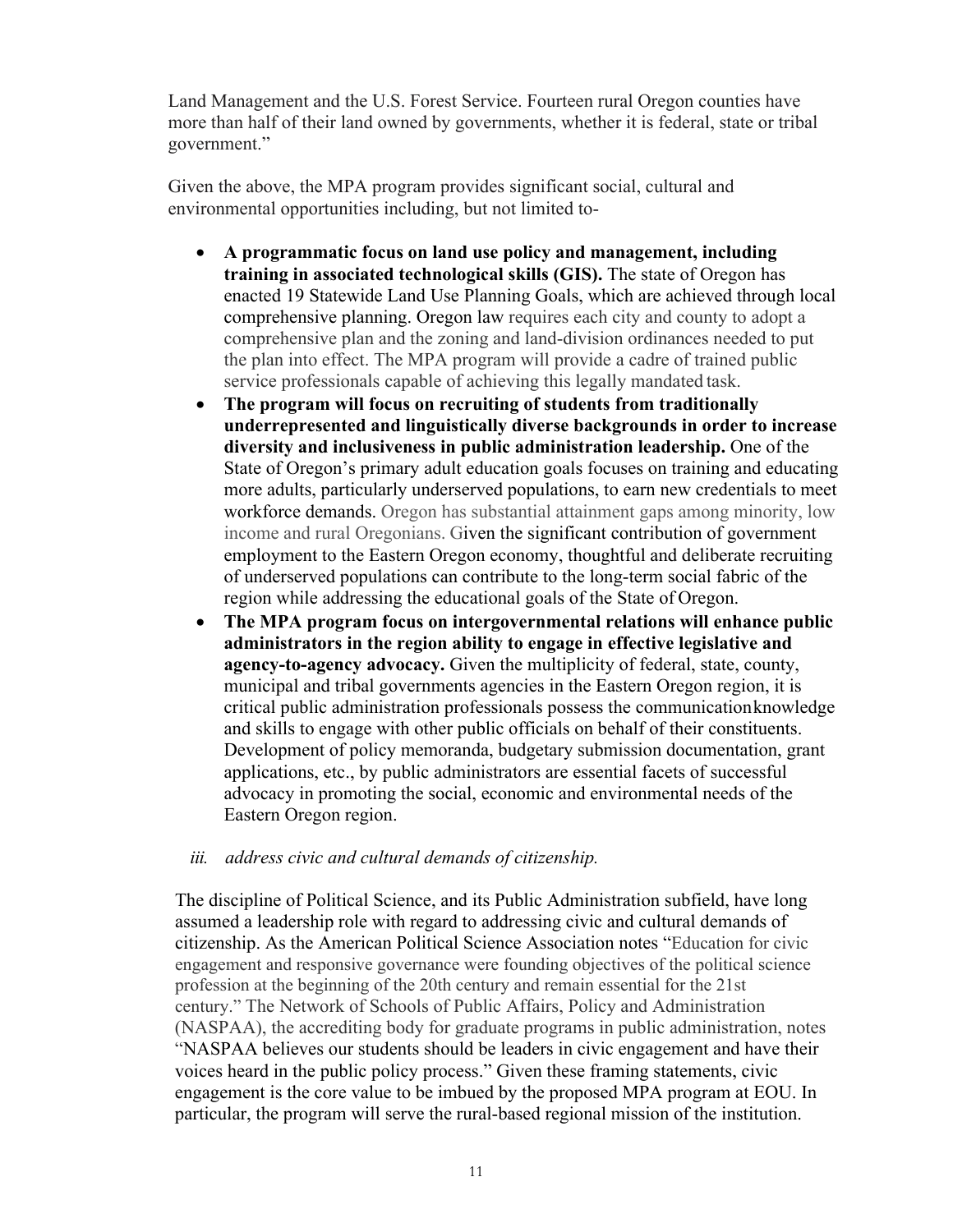Ascent 29's Goal 5, Objective 2, "Be recognized as a leader in promoting rural community prosperity and resilience", is one of the driving forces underlying the development of the program curriculum. The proposed MPA degree will have a significant rural-focus, as evidenced by development of PADM, 553 Rural Governance, which will serve as the entry-point course offered annually by the program. Additionally, the curriculum will incorporate a consideration of the challenges of rurally-based public administrators throughout the program, especially PADM 570 and PADM 571, Geographic Information Systems I and II (compliance with Oregon Land Use Planning laws, a weighty lift for rural counties), among other courses. Moreover, the program intends to pursue field placement opportunities in rural locations to sensitize students to the unique demands confronted by public administrators in these communities. In sum, civic engagement stands at the core of the proposed MPA program at Eastern Oregon University.

## **2. Accreditation**

*a. Accrediting body or professional society that has established standards in the area in which the program lies, if applicable.*

Network of Schools of Public Policy, Affairs, and Administration (NASPAA).

*b. Ability of the program to meet professional accreditation standards. If the program does not or cannot meet those standards, the proposal should identify the area(s) in which itis deficient and indicate steps needed to qualify the program for accreditation and date by which it would be expected to be fully accredited.*

NASPAA accreditation will initially be aspirational for the MPA program at EOU. This is primarily due to the resource requirements for NASPAA accreditation. As per NASPAA Standard 2, "An adequate faculty nucleus—at least five (5) full-time faculty members or their equivalent—will exercise substantial determining influence for the governance and implementation of the program." The proposed program currently has two full time faculty members. Hence, a significant commitment of resources on the part of the institution will be required in order to eventually obtain NASPAA accreditation.

Conversely, it should be noted that there is currently a movement towards voluntary 'deaccreditation' of NASPAA programs. An example in the Pacific Northwest region is Boise State University's MPA program. After significant deliberation, Boise State decided that NASPAA accreditation "come with its cost, both monetary and administrative, that at times monopolizes our limited resources" while "NASPAA's guidelines create an institutional barrier to innovation."

*c. If the proposed program is a graduate program in which the institution offers an undergraduate program, proposal should identify whether or not the undergraduate program is accredited and, if not, what would be required to qualify it foraccreditation.*

The proposed MPA degree is aligned with EOU's Politics, Policy and Public Administration (PPPA) degree (B.A., B.S.) which is a synthesis of the institution's preexisting Politics & Economics and Public Administration degree programs. The PPPA degree in not subject to external accreditation by NASPAA (which doesn't accredit undergraduate degrees) or any other accrediting body.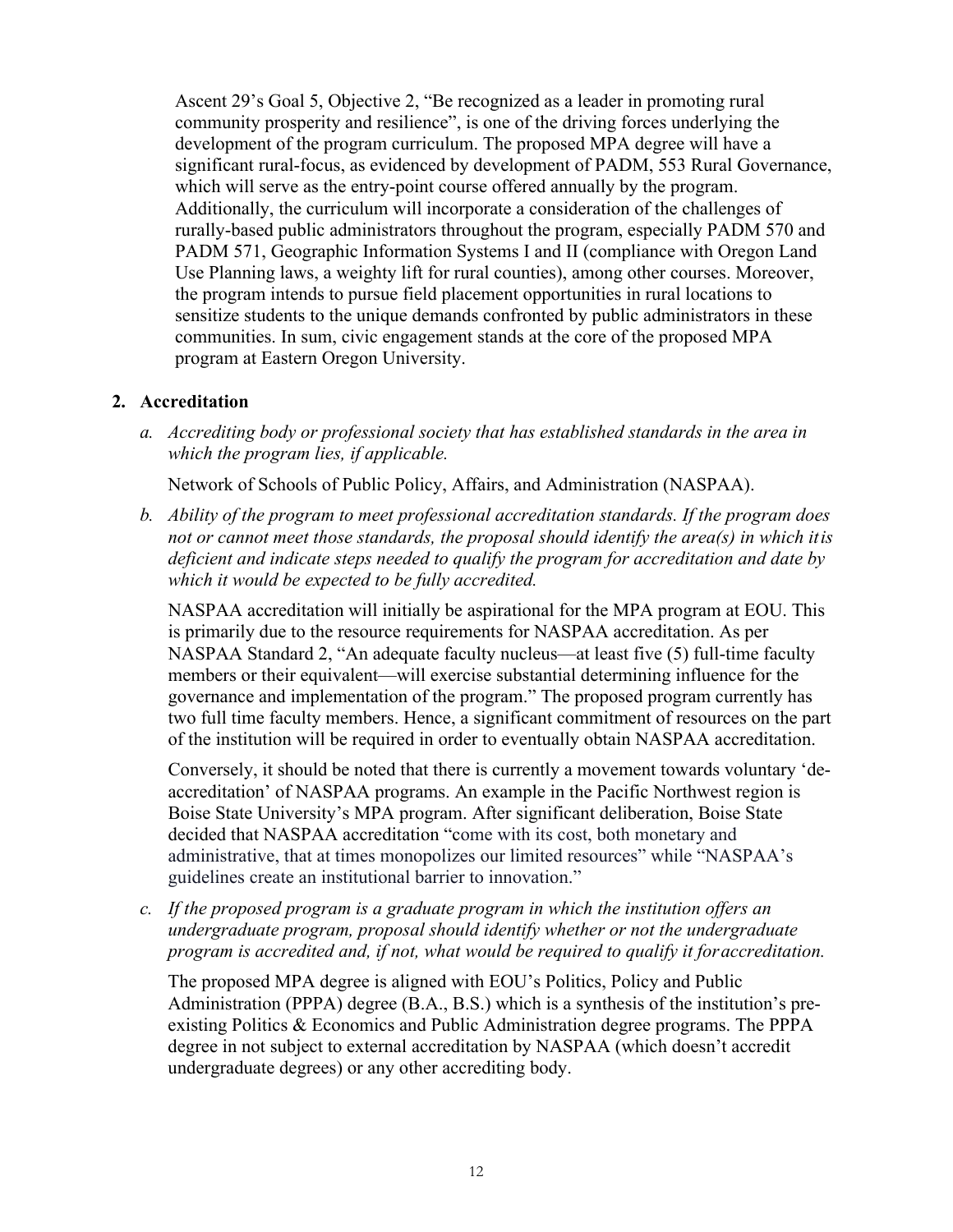*d. If accreditation is a goal, the proposal should identify the steps being taken to achieve accreditation. If the program is not seeking accreditation, the proposal should indicate why it is not.*

The current MPA proposal is not predicated on seeking NASPAA accreditation. As previously noted, NASPAA requires a minimum of 5 full-time faculty members. While the program intends to advocate for additional faculty resources, there is no surety that the administration will provide funds to hire the additional (3) full-time faculty necessary to meet the threshold staffing requirements for NASPAA accreditation.

## **3. Need**

*a. Anticipated fall term headcount and FTE enrollment over each of the next five years.* The following estimates were provided by Institutional Research at EOU.

| Year      | Headcount | <b>FTE</b> | <b>Student/FTE Ratio</b> |
|-----------|-----------|------------|--------------------------|
| 2022-2023 | 12        | 6.0        | 2.0                      |
| 2023-2024 | 35        | 17.6       | 2.0                      |
| 2024-2025 | 6 I       | 30.6       | 2.0                      |
| 2025-2026 | 72        | 36.1       | 2.0                      |
| 2026-2027 | 72.       | 36.1       | 2.0                      |

*b. Expected degrees/certificates produced over the next five years.*

| Year      | <b>Degrees</b> |
|-----------|----------------|
| 2022-2023 |                |
| 2023-2024 |                |
| 2024-2025 | 15             |
| 2025-2026 | 36             |
| 202602027 | 36             |

Please note at program launch, the proposed MPA degree does not have the faculty resources to offer graduate certificates. Once new faculty are on-boarded, the program anticipates development of a series of graduate certificates.

*c. Characteristics of students to be served (resident/nonresident/international;traditional/ nontraditional; full-time/part-time, etc.).*

The development team predicts a mix of traditional and nontraditional, resident and nonresident, primarily part-time graduate students.

*d. Evidence of market demand.*

EOU's Institutional Effectiveness (IE) and Marketing developed a methodology to determine interest in proposed courses. This methodology utilized search and trend data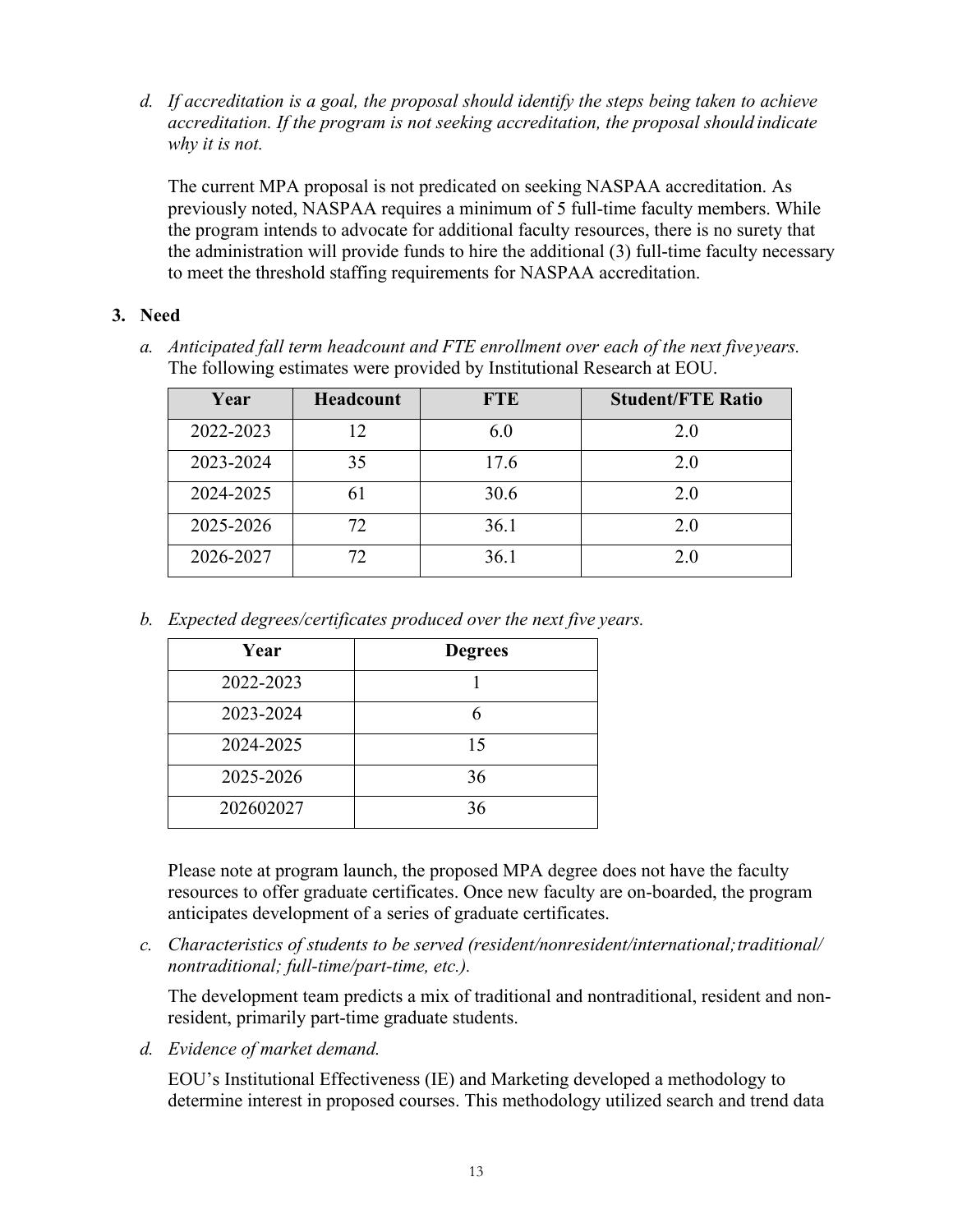obtained from the Google Ads and Google Trends platforms. IE and Marketing set the parameters for the methodology as follows:

Location: The Tri-State area Timeframe: Interest over the previous 24 months Comparison: Keyword searches for degrees and online degrees Results show average monthly search volume, competition for those keywords in the digital space, and a cost range to show at the top of the search engine results page (SERP) for one click. This data is then grouped by keyword similarity and then ranked by relevance.

After conducting a keyword search for "Masters of Public Administration degree," and "Masters of Public Administration online." Search results for Masters of Public Administration degrees show that the most relevant searches by interest in this degree program are (1)MPA degree; (2) Online MPA Programs; (3) MA Public; (4) Public Affairs; (5) Health Administration; (6) Administration Online; (7) Executive MPA; (8) Administration Best; (9) Administration Programs; (10) Policy Online; (11) Administration Schools; and (12)No GRE.

The data shows that there are high-levels of interest for Masters Programs in the field of Public Administration. Consumer interest in the on-campus modality is high. The average monthly searches for "Masters of Public Administration Degree" are 390 unique searches in the Tri-State area. Average monthly searches have remained steady year-over-year but have increased slightly since March 2020. The cost per click is \$10.41 to \$25.23.

Consumer interest in the online modality is high. The average monthly searches for "Masters of Public Administration Degree online" are 50 unique searches in the Tri-State area. Average monthly searches have remained steady year-over-year. The cost per click at the top of the SERP is \$18.75 to \$46.48.

Competition in the digital space in the Tri-State area for "Masters of Public Administration Degree" and "Masters of Public Administration online" includes but is not limited to: South New Hampshire University, American University, Post University (offering a 1-year degree), and Penn State. Competition for search terms is high. Below are the top ten search terms for "Masters of Public Administration" and "Masters of Public Administration online."

| Keywords)                                  | Avg.<br>monthly<br>searches | Competition<br>relative<br>ranking | Competition<br>rank | Top of page<br>cost per click<br>(minimum) | Top of page cost<br>per click<br>(maximum) |
|--------------------------------------------|-----------------------------|------------------------------------|---------------------|--------------------------------------------|--------------------------------------------|
| masters of public<br>administration online | 50                          | High                               | 86                  | 18.75                                      | 46.48                                      |
| masters of public<br>administration        | 390                         | High                               | 75                  | 10.41                                      | 25.23                                      |
| mpa                                        | 2400                        | Low                                | 4                   | 6.85                                       | 20                                         |
| mpa degree                                 | 320                         | Low                                | 19                  | 6.68                                       | 18.73                                      |
| public administration<br>degree            | 90                          | High                               | 68                  | 13                                         | 20.13                                      |
| mpa public<br>administration               | 10                          | High                               | 69                  | 7.82                                       | 20                                         |
| best mpa programs                          | 30                          | Low                                | 11                  | 5.96                                       | 17.13                                      |
| mpa programs                               | 40                          | Medium                             | 59                  | 6.49                                       | 17.44                                      |
| online mpa                                 | 50                          | High                               | 85                  | 12.22                                      | 32.4                                       |
| online mpa programs                        | 40                          | High                               | 80                  | 14.98                                      | 37.24                                      |
| top mpa programs                           | 20                          | Low                                | 13                  |                                            |                                            |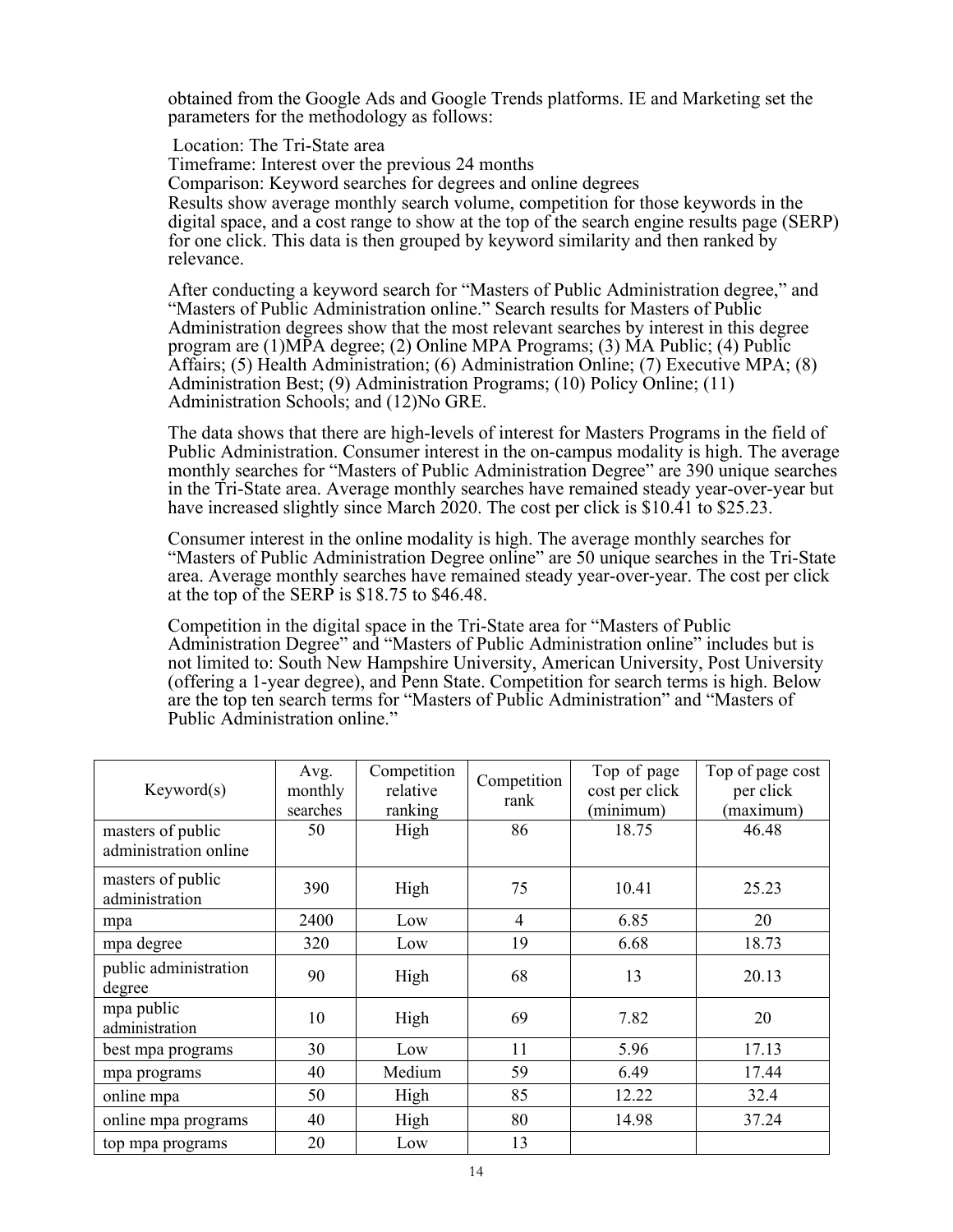The cost per acquisition for one lead conversion is \$56. There are not enough searches to produce Google trend data. Top Cities by click (1) Port Angeles (2) Spokane Top Nielson DMA regions (1) Seattle-Tacoma, WA (2) Spokane, WA

*e. If the program's location is shared with another similar Oregon public university program, the proposal should provide externally validated evidence of need (e.g., surveys, focus groups, documented requests, occupational/employment statisticsand forecasts).*

As previously noted, government is the largest employer in the Eastern Oregon region. In light of this, the 'graying' of the workforce in the region may provide a significant number of employment opportunities for trained public administration professionals. The recent State of Oregon Employment Department report *Eastern Oregon Workforce Is Getting Older* notes that a quarter (24%) of employees in the region are age 55 and over. In addition to impending retirements in the government industry sector, the State of Oregon Employment Department report *Eastern Oregon Employment Industry Projections, 2019-2029* indicate an addition 400 local government non-education employees will be hired by the end of the decade. Hence, the impending retirements of Eastern Oregon employees in this demographic group along with projected employment growth in the region provide an employment opportunity for graduates of EOU's proposed MPA program.

In addition to these employment projections, the program conducted a survey of regional employers and stakeholders to ensure alignment of the knowledge and skills necessary for career success of MPA graduates. The results of the survey buttressed the perceived need of the program to focus on written and oral communication, along with teamwork skills. The survey utilized a 5-point scale (5=Very Important, 1=Not Important) to measure whether the proposed curriculum met the needs of potential employers and stakeholders. The responses, both numerical and substantive, to the related survey queries, "Generally speaking, new hires have the (writing skills/public speaking skills/teamwork-based skills) necessary to do their job" were particularly enlightening. Empirical responses to these queries ranged from 3.2 to 3.4, indicating a need to imbue these skills in MPA students before they enter the workforce. Survey comments included-

- Writing clearly and succinctly is essential, as is editing others work.
- I value someone who can balance confident speech with the wisdom to stay silent and not share everything they know about an issue.
- Teamwork is the name of the game, and if you can't figure out how to work with people you don't like personally, I don't want you on my team (and no one else does either, no matter how smart and capable you are).

Given the above empirical results and insightful remarks, the program decided to incorporate several courses to ensure MPA graduates possess the written and oral communication, along with teamwork skills, necessary for success as a public administration professional. PADM 544, Ethics & Leadership for Public Administrators, PADM 545, Political Communication, and PADM 561, Intergovernmental Relations, will focus on developing the writing, oral communication and teamwork skills indicated as necessary for career success by survey respondents.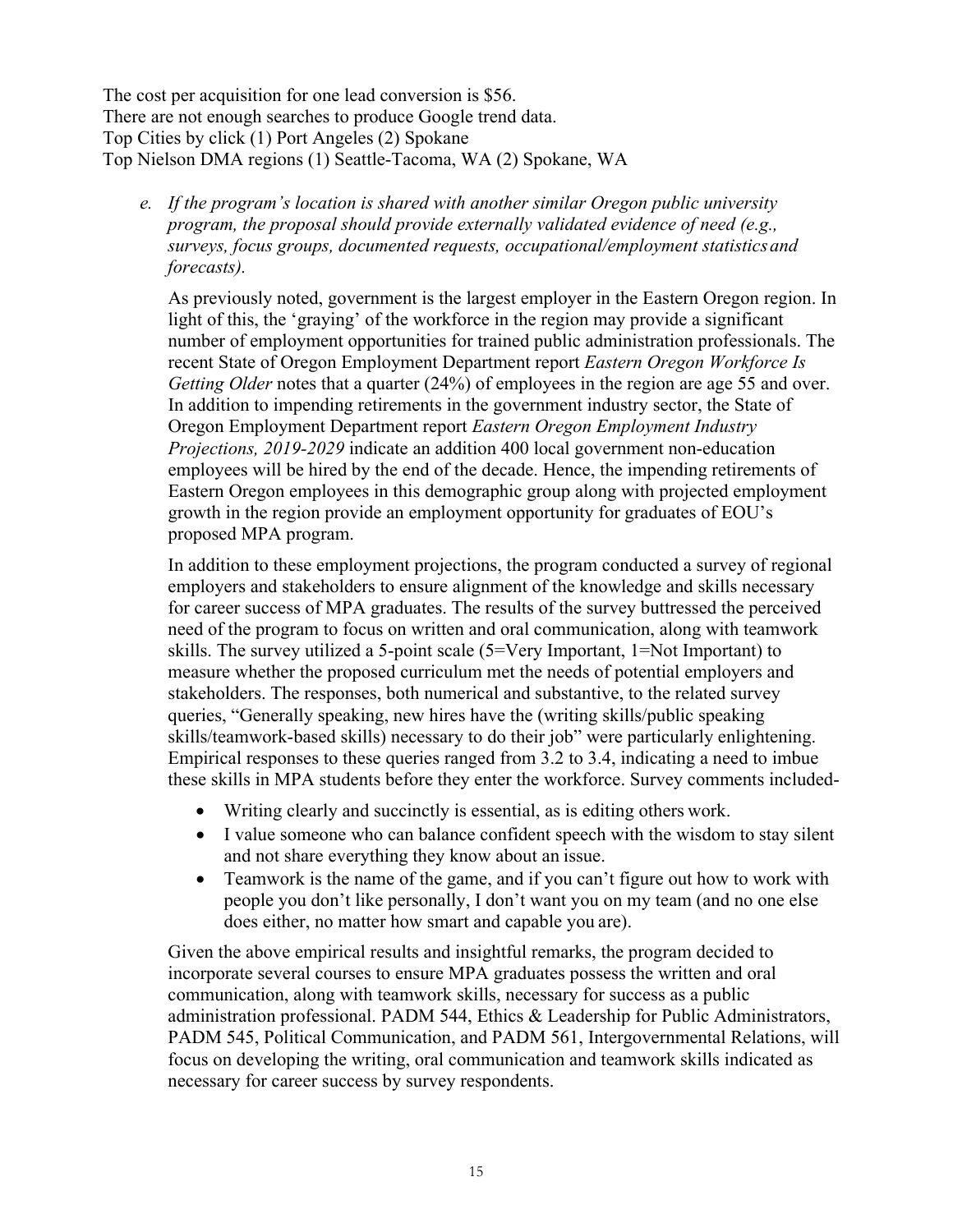*f. Estimate the prospects for success of program graduates (employment or graduate school) and consideration of licensure, if appropriate. What are the expected career paths for students in this program?*

A perusal of the State of Oregon's Oregon Job Opportunities site indicates a wide variety of current public administration-related career opportunities, including program analyst; research analyst and project manager; A perusal of other (federal, county and local) employment websites indicates current job openings for state government relations manager; operations policy analyst; director of public relations and public policy; economic development director; and community development manager. In addition, graduates of EOU's MPA program will be competitive for a number of leadership positions in the public sector including city manager and planning director.

## **4. Outcomes and Quality Assessment**

*a. Expected learning outcomes of the program.*

The expected learning outcomes of the MPA program are directly in line with those established in NASPAA as high-leverage core competencies for public administration professionals. At completion of the MPA degree graduates will have the ability to:

- **lead and manage in public governance;**
- **participate in and contribute to the policy process;** '
- **analyze, synthesize, think critically, solve problems and makedecisions;**
- **articulate and apply a public service perspective;**
- **communicate and interact productively with a diverse and changing workforce and citizenry**

# *b. Methods by which the learning outcomes will be assessed and used to improve curriculum and instruction.*

Learning Outcomes for the MPA program are aligned with NASPAA standards and proficiencies, Course assignments, in turn, are aligned to one or more program learning outcomes. The program will engage in systematic assessment at both the course and program level to ensure student learning. Course content and assignments will undergo revisions as needed. Finally, feedback from external stakeholders and employers will be utilized to further refine curriculum and instruction.

*c. Nature and level of research and/or scholarly work expected of program faculty; indicators of success in those areas.*

Expectations for program faculty are determined and applied based on the current EOU collective bargaining agreement.

# **5. Program Integration and Collaboration**

*a. Closely related programs in this or other Oregon colleges and universities.*

Portland State University (PSU) offers a Master of Public Administration program. PSU's MPA program offers five fields of specialization (Global Management and Leadership, Human Resource Management, Local Government, Natural Resource Policy and Administration, Nonprofit Management). Students can declare an intended field of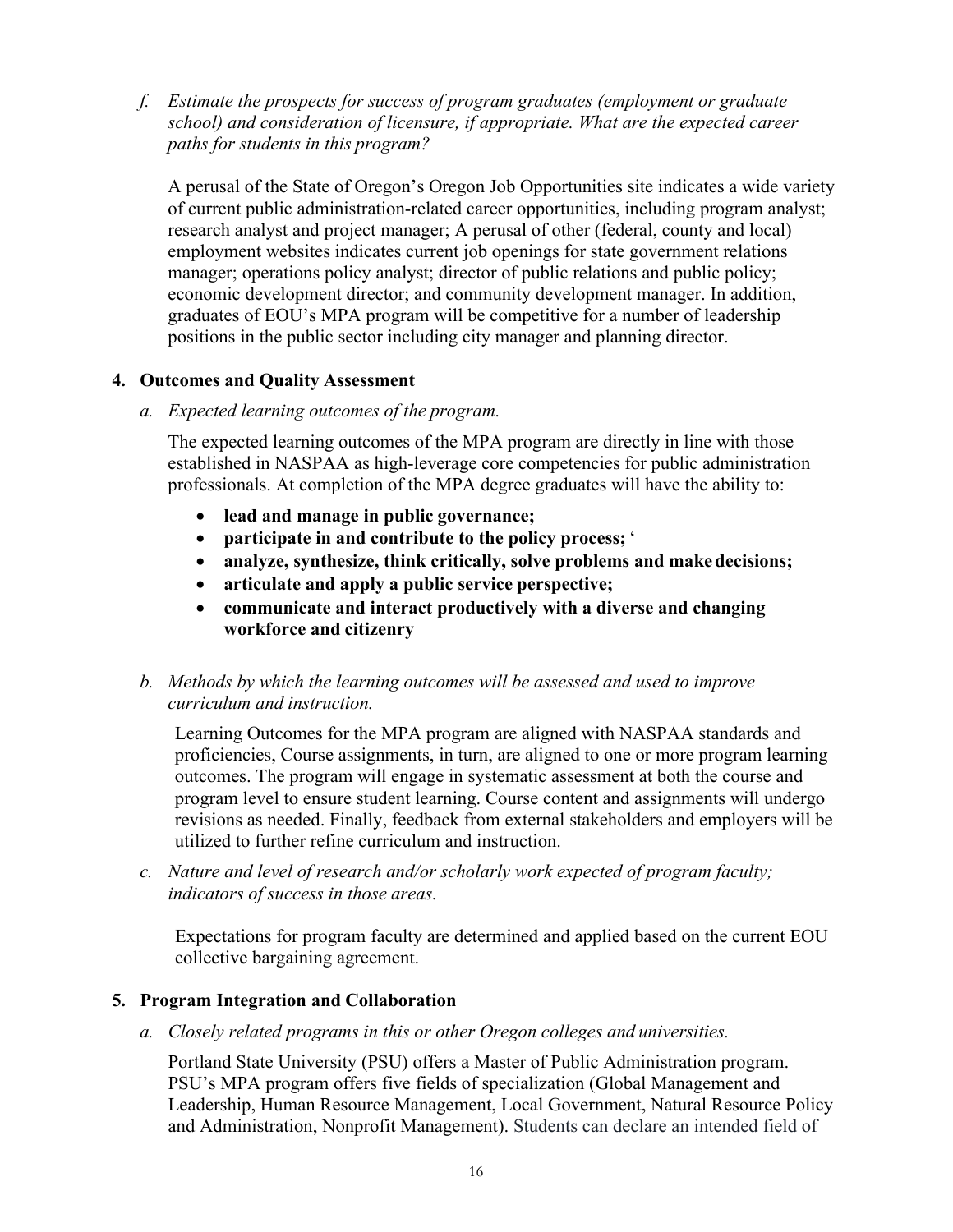specialization upon admission to the program and enroll in 5 courses (15 credits) to create the field. Students are required to complete a Field of Specialization Form with a proposed program of study by the time they complete 30 credits of the MPA program; this must be signed by the faculty advisor and submitted to the Department office. Each specialization has required and recommended elective courses. In addition, certain skill development courses are recommended (9 credits of the 60 credit MPA). Additional suggested preparation and/or courses in other academic units, as well as other professional experiences, may be appropriate. The declared specialization and specific program of study may be changed based upon consultation with the faculty advisor. On occasion, a student may create a unique field of specialization with advisor approval, which must be documented in the student's file. PSU MPA students must complete an integrative experience (200 hours of field experience including development of a comprehensive field-based project and written report) as part of their program ofstudy. Portland State MPA programs must also fulfill a diversity requirement by completing one course whose primary focus is diversity. PSU also offers related programs in Master of Public Administration: Health Administration (MPA: HA), Master of Nonprofit Leadership (MLL), Master of Public Policy (MPP), and an Executive Master of Public Administration (EMPA) specifically designed for experienced professionals (10+ years) who seek to excel in advanced leadership roles. All of PSU's graduate public administration related degrees are offered in an in-person format only.

Oregon State University (OSU) offers a Master of Public Policy (MPP) program that requires completion of 62 credit hours to graduate. OSU's MPP program features a series of concentrations, including Energy Policy, Environmental Policy, Rural Policy, and Social Policy. OSU's MPP program also features an extensive series of Graduate Certificate Programs as alternative concentrations, including sustainable natural resources and water conflict management. Internships are only required for students with minimal public service experience; Students with relevant work experience can substitute coursework for the internship requirement. OSU also offers a Executive Master of Public Policy (EMPA) degree for mid-career professionals. OSU's EMPA requires 45 credits, taking into account 5+ years of professional experience. OSU's MPP program is offered online via their E-campus.

University of Oregon (UO) offers a 72 credit Master of Public Administration program. UO's MPA program promotes evidence-based decision making and the efficient and ethical stewardship of societal and environmental resources by professionals in the public and nonprofit sectors. UO's MPA requires completion of a 24-hour Field of Interest (e.g., concentration) requirement, drawn from diverse offerings including Environmental Sustainability and Arts and Cultural Leadership. In addition to a 33-credit core, UO students must also complete a 3-credit Internship, along with a 11-credit policy analysis and applied research project requirement. UO's MPA program is offered in an in-person format only.

*b. Ways in which the program complements other similar programs in other Oregon institutions and other related programs at this institution. Proposal should identify the potential for collaboration.*

The proposed MPA program shares a degree of affinity with currently offered programs at PSU, OSU and UO. However, given EOU's role as the only state four-year university servicing students in the eastern region of the state, along with the institution's ruralfocused mission, the proposed program will be different in several key ways, including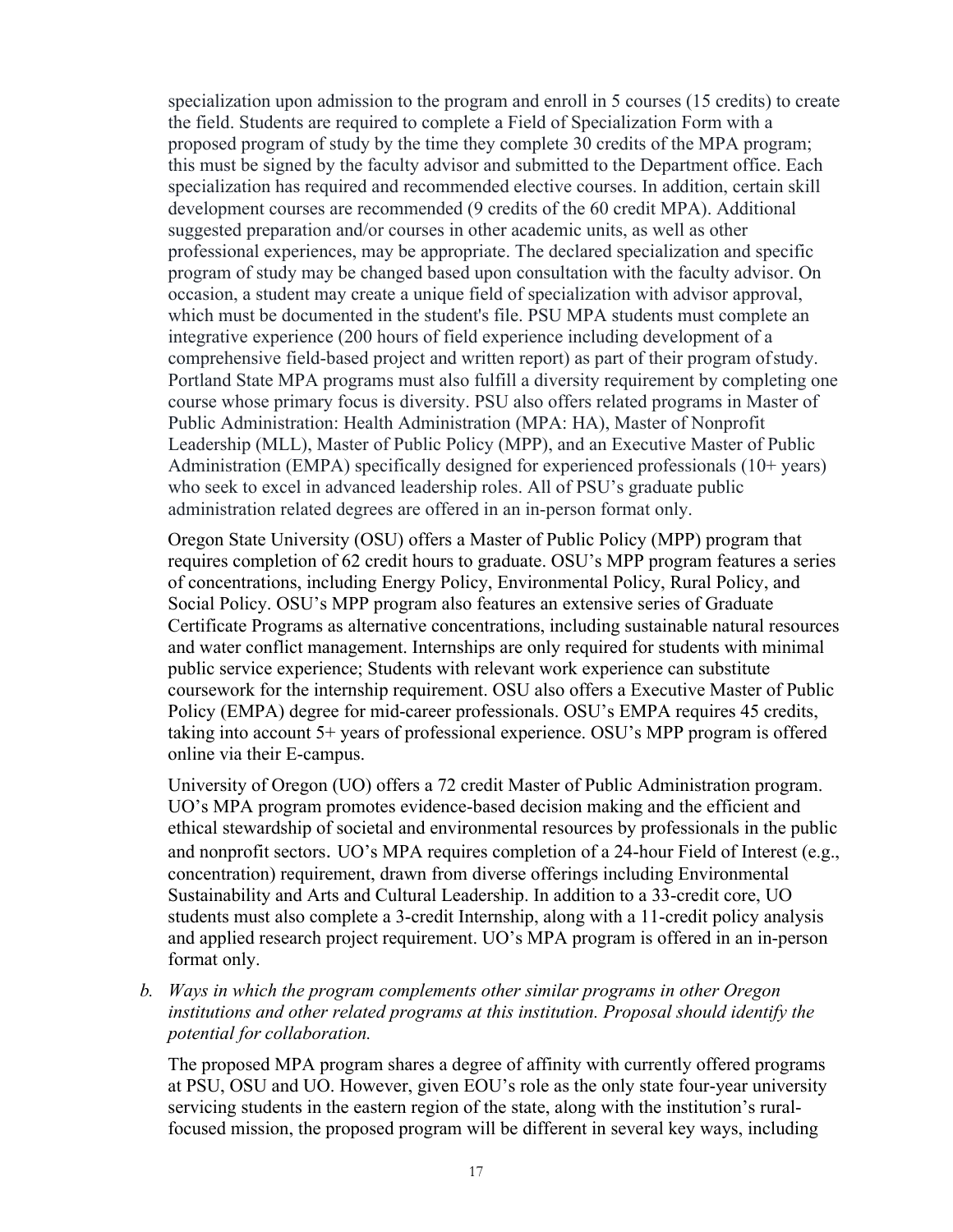(a) substantive focus on problem-solving issues confronting Oregon's rural communities, (b) addressing student time to degree and financial stress via implementation of an Accelerated Degree Program for EOU undergraduates seeking an MPA degree, and (3) small student-to-faculty ratio which presents significant learning and research opportunities for students.

EOU is committed to collaborating with community colleges, external stakeholders and other Oregon public universities. In this vein, the program plans significant outreach to community college in the Eastern Oregon region with regard to recruiting future MPA students and moreover, educate students on the career opportunities in Public Administration. The MPA is also considering the creation of an Advisory Board which will provide guidance to regional needs in the field of public administration, aid in aligning course with the needs of public service agencies in the region, and serve as potential members of search committees for future faculty members in the program.

Collaboration between Oregon public universities, while a laudable goal, has proven an elusive target since the demise of the Oregon University System (OUS). In particular the lack of an explicit collaborative element in the Public University Student Success and Completion Funding Model (SSCM) has left the issue of campus-to-campus collaboration largely on an ad-hoc model. While a 2020 HECC-driven SSCM review asserted "Collaboration is an increasingly important state priority for institutions of higher education" no changes in the existing funding formula were provided to incentivize campus-to-campus collaboration between Oregon public universities. Despite this, there does appear to be collaborative opportunities for EOU's MPA program. For example, OSU's MPP program provides students with graduate certificate programs/concentrations in Collaborative Governance (16 credits) and Gerontology (20- 21 credits) offered on-line in collaboration with PSU. Given this example, EOU's MPA program and institutional leadership should explore potential collaboration opportunities, especially for graduate certificate programs, with OSU's MPP program, especially with regard to Rural Policy, along with PSU's Rural Urban Ambassador program.

*If applicable, proposal should state why this program may not be collaborating with existing similar programs.*

NA

*c. Potential impacts on other programs.*

NA

## **7. External Review**

*If the proposed program is a graduate level program, follow the guidelines provided in External Review of New Graduate Level Academic Programs in addition to completing all of the above information.*

As per HECC guidelines in the document *External Review of New Graduate Level Academic Programs,* the MPA program proposes the external review be conducted by-

• Stephanie Witt, Professor of Public Policy & Administration, Boise State University.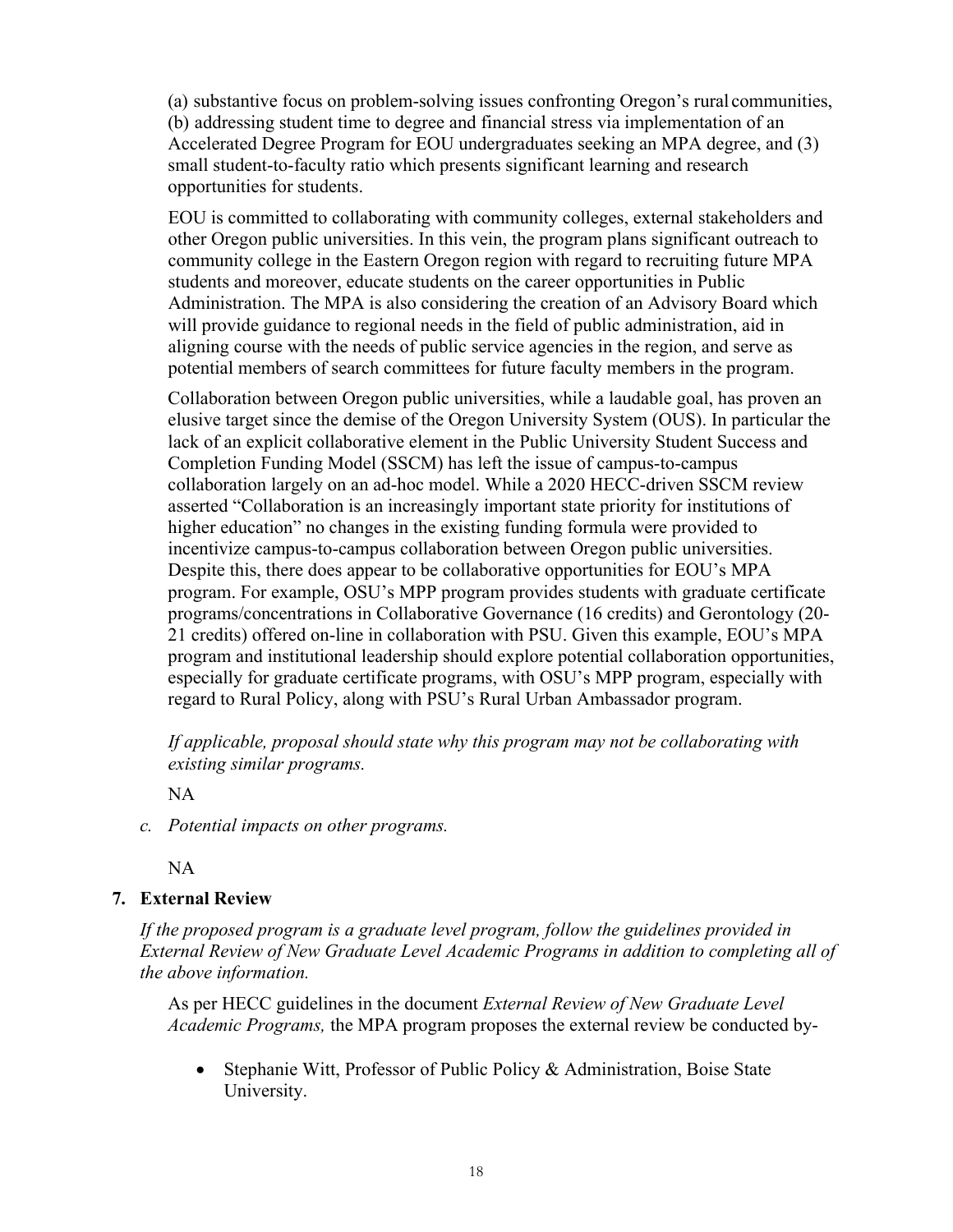- Masami Nishishiba, Professor of Public Administration and Department Chair, Portland State University
- Robert Zinke, Professor of Public Administration, Eastern WashingtonUniversity

## REFERENCES

American Political Science Association (n.d.). *Civic Engagement & Education.*

- Eastern Oregon University. (2019). *Eastern Oregon University Strategic Plan Framework – The Ascent 2029.*
	- . (2020). *Master of Public Administration Program Development Folder.*
- Higher Education Coordinating Commission (2016). *External Review of New Graduate Level Academic Programs.*

. (2020). *Student Success and Completion Model Review and Recommendations*.

. (2021). *Strategic Roadmap for Postsecondary Education and Workforce Training.*

NASPAA. (2019). *Accreditation Standards for Masters Degree Programs.*

*.* (n.d.). *NASPAA Civic Engagement.*

- Oregon State University E-Campus. (n.d.). *Public Policy: Master or Executive Master of Public Policy.*
- Portland State University. (n.d.). *Public Administration: Making a Difference Together Through Public Service.*

. (2016). *Policy and Guidelines for New Program Proposals.*

State of Oregon Employment Department. (2017). *The Employment Landscape of Rural Oregon.*

. (2007). *Why Educate the Workforce?*

. (2021). *Eastern Oregon Industry Employment Projections, 2019-2029*.

University of Oregon School of Planning, Policy and Public Management. (n.d.). *Master of Public Administration.*